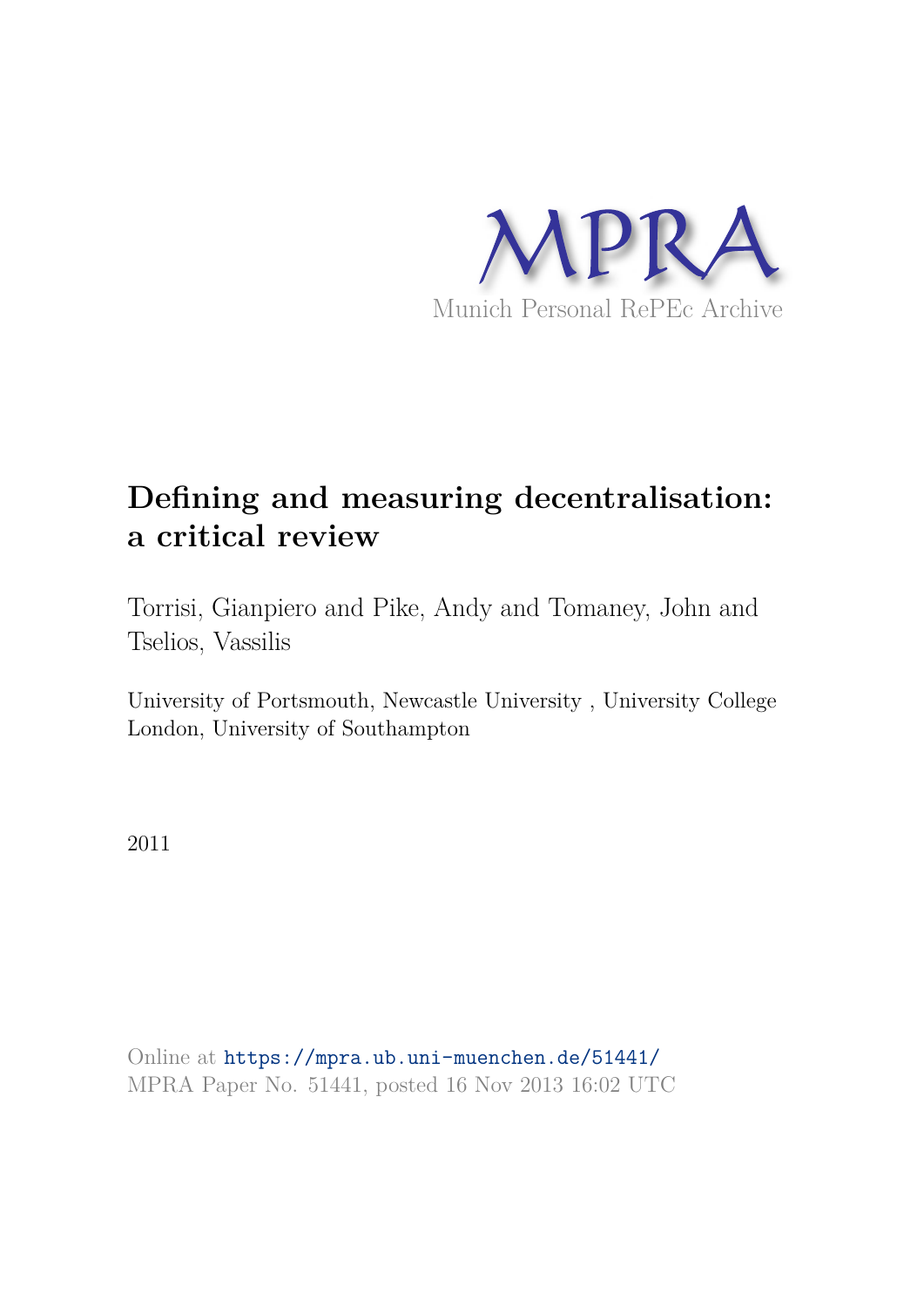# **Defining and measuring decentralisation: a critical review**

# **Gianpiero Torrisi**

Economics and Finance, Richmond Building, University of Portsmouth, Portsmouth, PO1 3DE, UK; email: gianpiero.torrisi@port.ac.uk

# **Andy Pike**

Centre for Urban and Regional Development Studies (CURDS), Claremont Bridge, University of Newcastle, Newcastle upon Tyne, NE1 7RU, UK

# **John Tomaney**

Bartlett School of Planning, University College London. Email: j.tomaney@ucl.ac.uk

### **Vassilis Tselios**

University of Southampton, Geography & Environment, Room 2011, Highfield Southampton, Hampshire, SO17 1BJ, UK, e.mail: v.tselios@soton.ac.uk

Abstract – This paper presents a conceptual analysis of terms belonging to the semantic field of state restructuring. The analysis aims to critically reviewing different terms focusing the attention both to the definitional and to the measurement sides. Different "types of decentralisation" are separately presented before reviewing a generalised approach aiming both at conceptualising and operationalising "regional authority" inside the internal structure of the state. In the final part the discourse is further generalised in order to take into account also *external* actors linking the analysis with the analytical framework of globalisation. The analysis confirms the persistence of a strong potential for confusion generating from the multitude of meanings attached to the term "decentralisation" and its related terms. However, having assembled terms together contributes to clarify and to interpret them more critically and in a more focused way. Moreover, the attention paid to the measurement side of the issue contributes also critically to interpret empirical analyses already realised in literature and, in perspective, could be a promising starting point for more focused future research.

# JEL: H11, H77, R51

Keywords: decentralisation, conceptual analysis, federalism, regionalism

# **1. Introduction**

Beginning from the 1970s increasing pressures towards a "state-rescaling" process – generally characterised by a transfer of power and resources from central to lower levels of government but also to external actors - have been registered as global trend linked to globalization (Jessop, 2002; Rodríguez-Pose and Gill, 2005; Rodríguez-Pose and Ezcurra, 2009) and to the neoliberal argument that a rescaled state will reduce the state's intervention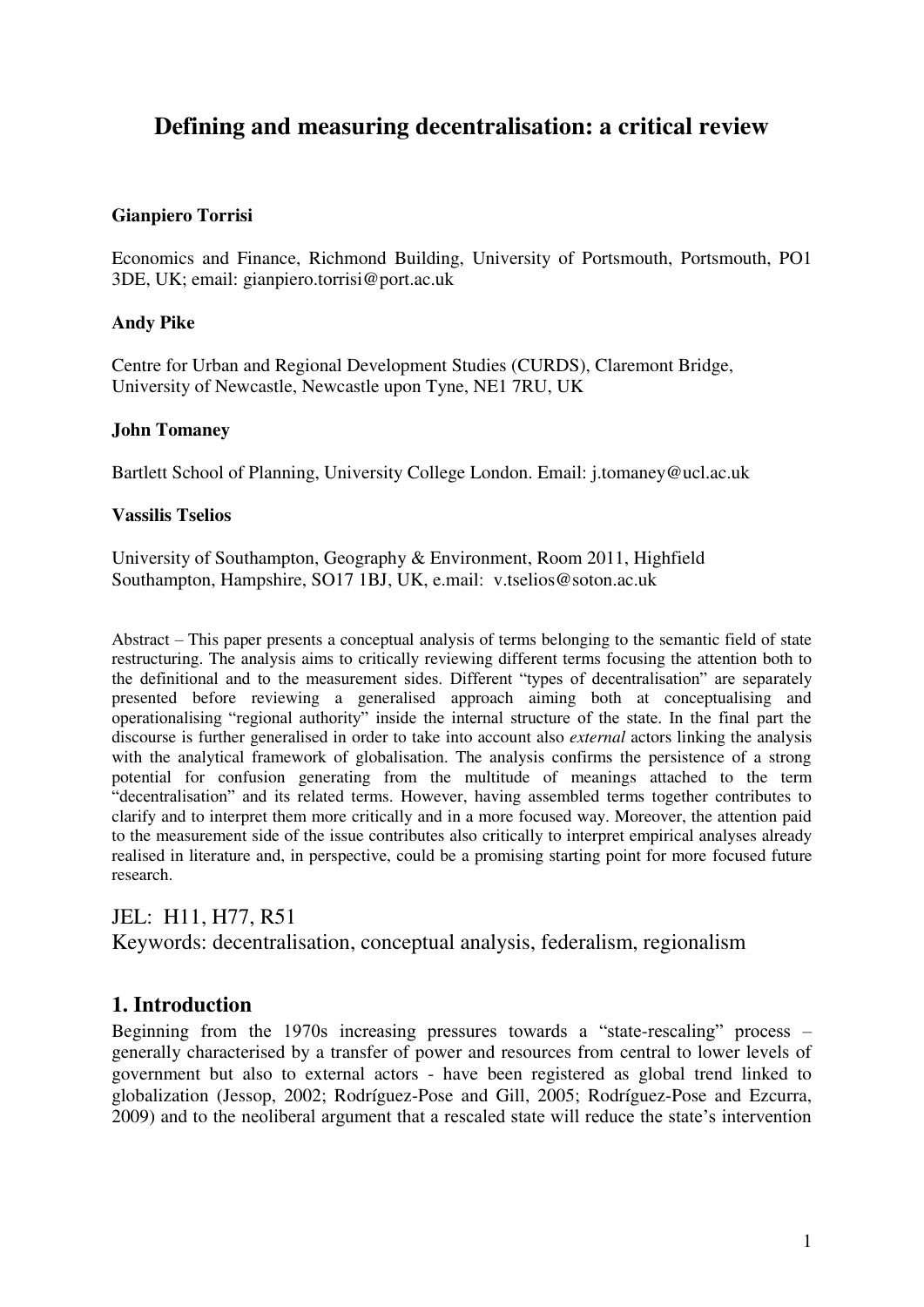and unleash market forces<sup>1</sup> (Jessop, 2002; Lobao and Hooks, 2003; Brenner, 2004; Harvey, 2005).

In order to interpret and (to some extent) steer this process since 1950s a vast body of literature has been developed by academic and practitioners drawing on different fields of social science - economics (Tiebout, 1956; Oates, 1999, 2006))**,** politics (Loughlin, 2001; Keating et al., 2009), geography (Jones et al., 2005), sociology, history, anthropology, and, planning (Houghton, 2005) - often conflating the analysis with other issues such as democracy (Drèze and Sen, 2002) and market reforms or markestisation (Lobao et al., 2009).

This multidisciplinary interest in this rescaling process aiming to analyse its determinants and its link to state's outcomes (primarily) measured in terms of growth, inequality, and political stability led to a deeper understanding of this multifaceted phenomenon. However, the stratification of researches belonging to different *traditions* raises also several methodological issues<sup>2</sup> (Cohen and Peterson, 1996). To the case at hand, the variety of approaches followed across different studies contributed to "attach a startling diversity of definitions and measures to the decentralisation concept [so that] there is little agreement about what constitutes an example of decentralization, what causes decentralization, or what effects it is likely to have" (Schneider, 2003, p. 32 and 33).

The effects of this proliferation of definitions and measures are *ex ante* unclear. On the one hand, it could be intended as a resource in order to better take into account a different forms, varieties or variegation of decentralisation from different perspectives both conceptually and empirically. On the other hand, there is the risk that, as a result of the lack of a (clear) and shared definition, analyses become less precise, difficult to compare each other, and, in turn, less effective. Put differently, it could be said that in the case of decentralisation, in Lakoff (1987)'s terms, it is not clear whether a problem of underspecification or over-specification arises.

Not only different meanings have been attributed to "decentralisation" (administrative, fiscal, political, spatial), but also many different terms are often used in order to refer to changes involving the balance of power and competencies between central government and other actors both at sub-national and supra-national level often generating conceptual confusion. Hand in hand with research progress in this field a set of "de-terms" (or related as federalism and regionalism) came into the limelight: deconcentration, delegation, denationalisation, destatisation, and, devolution.

This circumstance makes it worth developing a conceptual analysis on different terms utilised across studies aiming to highlight differences between them at the same time as explicitly reconstruct their common denominator. A related issue not yet explicitly well

-

<sup>&</sup>lt;sup>1</sup> Forms of decentralisation closely linked to market arguments are marketisation, and spatial decentralisation where the former refers to the process by which the supply side and the demand side are made closer in order to capture individuals' preferences. This process is linked to recent trends toward economic liberalization, privatization, and the demise of command economies. While the latter refers to regional planning policies aiming at reducing excessive urban concentration in a few large cities by promoting regional growth poles that have potential to become centres of manufacturing and agricultural marketing.

 $2$  According to the Authors in addition to careless use of conceptual definitions, these include misconceptions and unrealistic expectations, unsystematic presentations, an overemphasis on cases of failure, lack of comparability among diverse case studies, neglect of historical patterns that generate complexity, inappropriate linear assumptions, and ideological arguments that bureaucracies should be dramatically reduced and power and responsibility for public sector tasks be transferred to local communities, private sector firms, and organizations.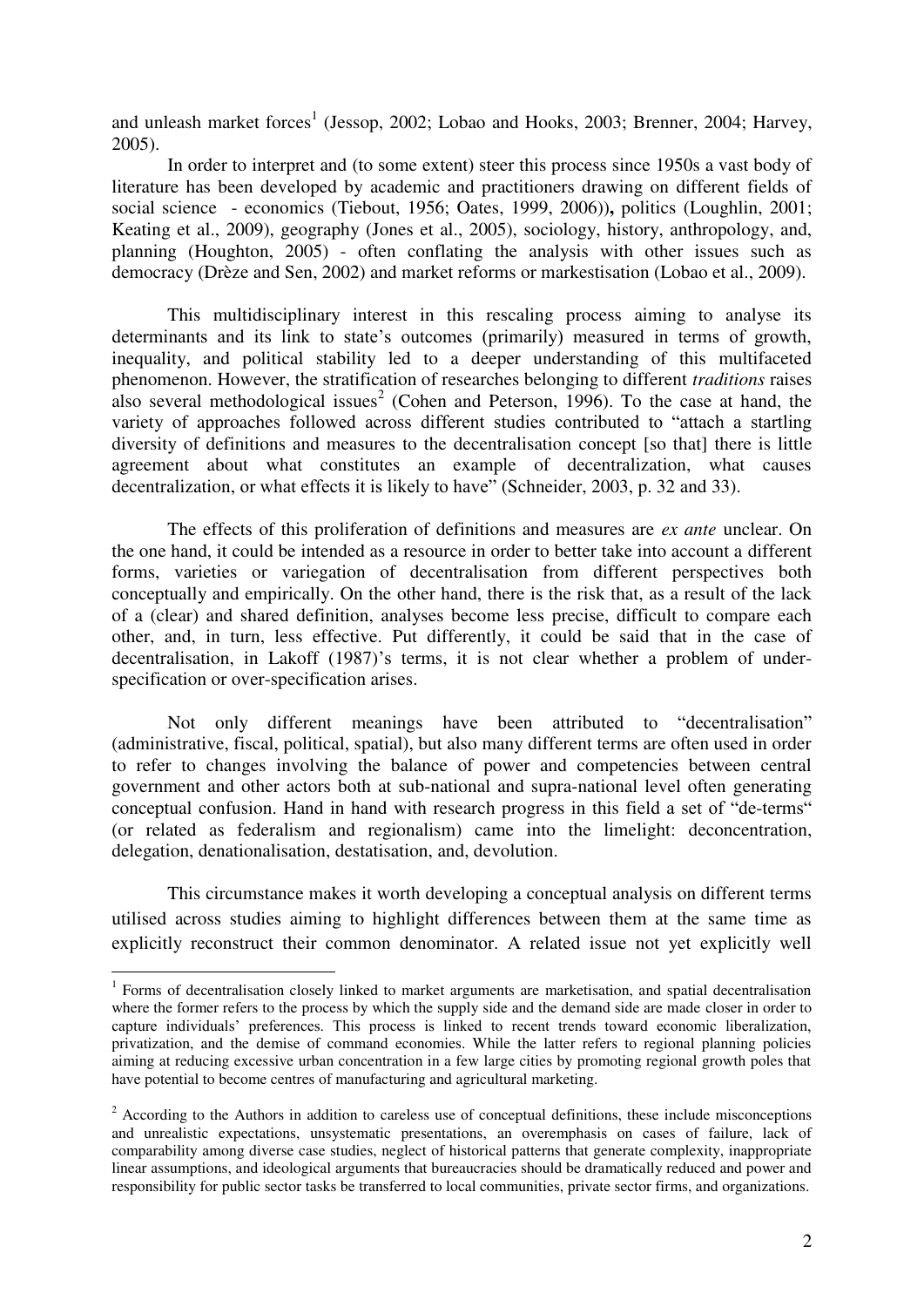considered, despite its importance in terms of (re)interpretation of results already obtained in the literature, concerns how different concepts are translated into empirical analysis. In Brenner's words there is the need for

greater attention to question of method - specifically to the mediation linking abstract concepts to concrete, contextually specific investigation. Careful exploration of such mediations could facilitate analytically robust, intellectually challenging lines of concrete research, which might then be mobilized as a basis for refining and/or critically re-evaluating some of the literature's core theoretical categories, arguments and generalizations (2009, p. 123).

Bearing these issues in mind, in what follows, a brief review of different terms related to state rescaling is presented aiming at filling the conceptual gap between studies developed from different perspectives by proposing a synoptic view of meanings developed over them. In particular, this paper performs a conceptual analysis of terms related to this restructuring process highlighting that, despite their "startling diversity" (Schneider, 2003), the crucial common point of different terms concerns the balance of power, responsibilities, and competencies between the central state and *other* entities. This circumstance justifies the research toward a common analytical framework for considering these terms, while differences between terms could be traced in directions, degree, and/or type, extent, and nature of attributions involved.

Given the empirical attention devoted to the issue of spatial transformation of the state and its effects, the conceptual analysis is linked, for each term, with the critical consideration of additional issue concerning how concepts have been translated into empirical analysis (i.e. measurement issue).

The paper is organised as follows. Sections 2 presents different types of decentralisation considering them separately. Section 3 focuses on three types of administrative decentralisation: deconcentration, delegation, and devolution. Section 4 deals with the related term "federalism". Section 5 proposes a generalised approach based on "regional authority". Section 6 shifts the attention to the international perspective of state restructuring process. Section 7 develops some concluding remarks.

# **2. Decentralisation**

Decentralisation is a rather elusive term affected by a generalised confusion about its meaning which is subject to change according to different perspectives of analysis. Although there is persistent confusion, a general agreement is achieved about its *negative definition*. In other words, it is well known what *is not* decentralisation but there is no agreement on what it actually is. Indeed, "most would agree that transferring power and resources to national governments is not decentralisation" (Schneider, 2003, p. 33). Moving from this last point, a shared *positive* element of decentralisation focuses on the transfer of power and resources away from the central government.

Indeed, in public planning, management and decision-making it is defined as "the transfer of authority and power from higher to lower levels of government or from national to subnational levels" (Rondinelli et al., 1984; Collins and Green, 1994; Mills, 1994).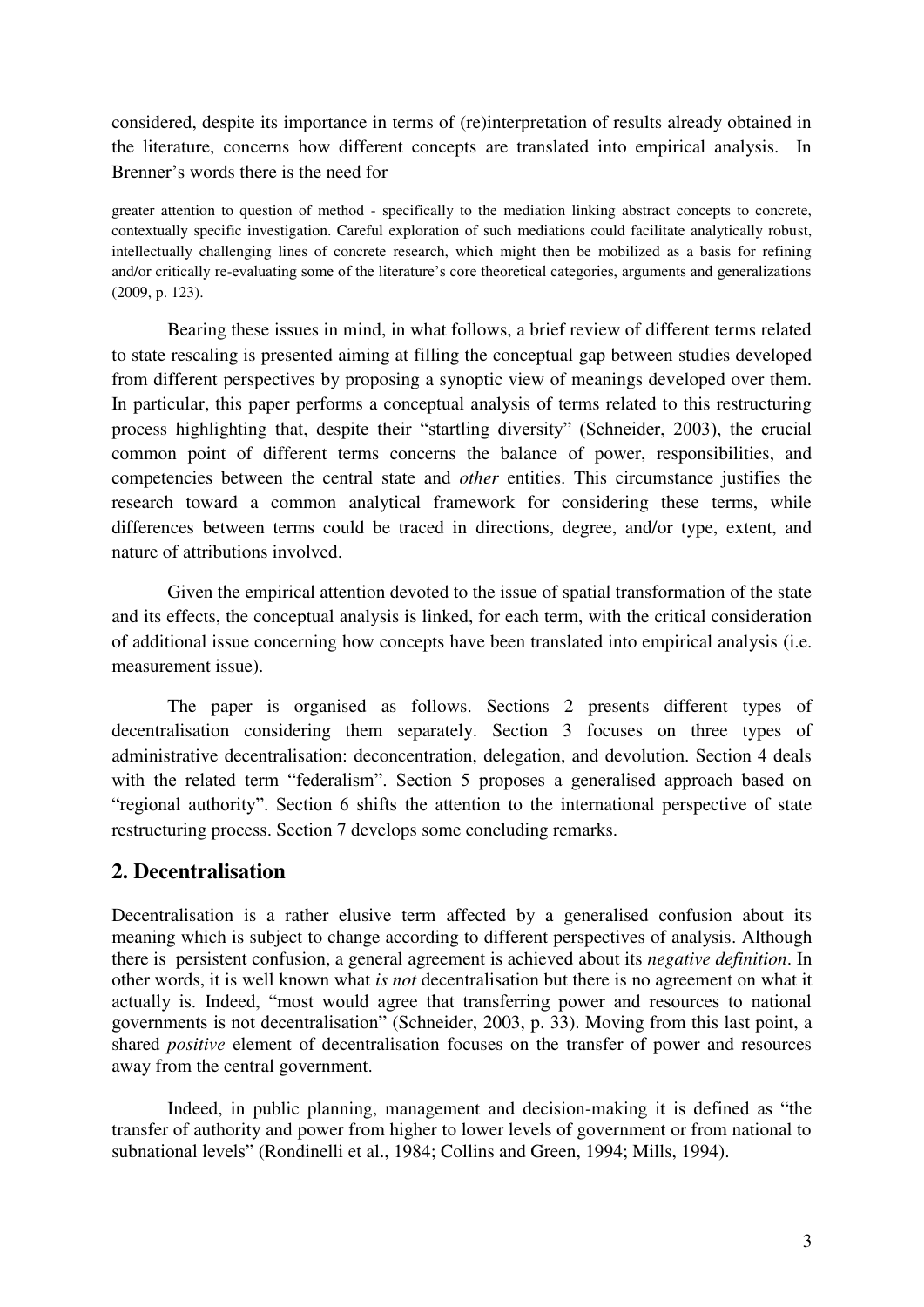Therefore, it is worth stressing that decentralization and centralization represent two ends of a single continuum so that it is possible focusing on institutions *receiving* power or resources or, by contrast, on power and resources that are taken away *from* central governments (Schneider, 1993). A peculiar feature that is also worth stressing is that decentralisation refers to a transfer of power that happens in a political-administrative and territorial *hierarchy* in the sense that decentralized authorities are upwardly accountable to central government **(**Agrawal and Ribot, 1999, Crook and Manor, 1998). In Sherwood (1969)'s terms, decentralisation (as opposed to devolution) involve the creation of units of governance under the *direct control* of central authority. At the macro-level of analysis, should be noted that decentralization has both a state and a process dimension. The latter refers to a dynamic consideration of the phenomenon in order to analyse its evolution over time (consider, for example, the recent work of Karanikolas and Hatzipanteli (2010) with respect to rural development policy in Greece). Intended as a state (i.e. at a fixed point according to a time dimension) decentralisation can be analysed focusing both on level and degree. Referring to the former, decentralization may occur at system as a whole or at the organizational level. It is said that it happens at the organisational level – and not in the system as a whole - when it involves the distribution of power over the decision-making process *inside* a single organisation (Mintzberg, 1979). Figure 1 aims at synthesise macro-categories presented above.

#### INSERT FIGURE 1 AROUND HERE

 With particular regard to degree, moving also from the assumption that "decentralization is not an end in itself but rather should be designed and evaluated for its ability to achieve broader objectives of […] equity, efficiency, quality and financial soundness**"** (Bossert, 1998, p.1513), it is easy to recognise that in order to analyse and compare different experiences of decentralisation a crucial point is represented by the empirical representation of it.

 The empirical representation (or *measurement*), in turn, is also clearly linked to the process side of the phenomenon since *repeated* measurement over time could return a crude measure of its evolution. Nevertheless, decentralisation, in its broader sense is impossible to measure according to a single – simple - metric, and, in turn, decentralisation as a whole risks having no significant explanatory power. Indeed, from its nature of complex multilevel phenomenon concerning several administrative, fiscal, and political dimensions, arise the difficulty to adopt analytic criteria able to capture all dimensions in a single metric able to quantify concepts as autonomy, accountability, power, and responsibility.

 For example, widespread measures of decentralisation have been developed on fiscal basis. Nevertheless, as discussed before, those types of fiscal measures could be misleading measures of power and authority for several reasons.

 Therefore, rather than measuring decentralisation scholars refer to *dimensions* of it (Schneider, 2003). In other words, what is needed our approaches allow us to disaggregate the dimensions over which local authorities have a defined range of power, avoiding seeing decentralization as a single transfer of a block of authority and responsibility.

Following this tuck, in a principal-agent approach applied to the health system, Bossert (1998, p. 1518) proposes the concept of "decision space" defined as "the range of effective choice that is allowed by the central authorities (the principal) to be utilized by local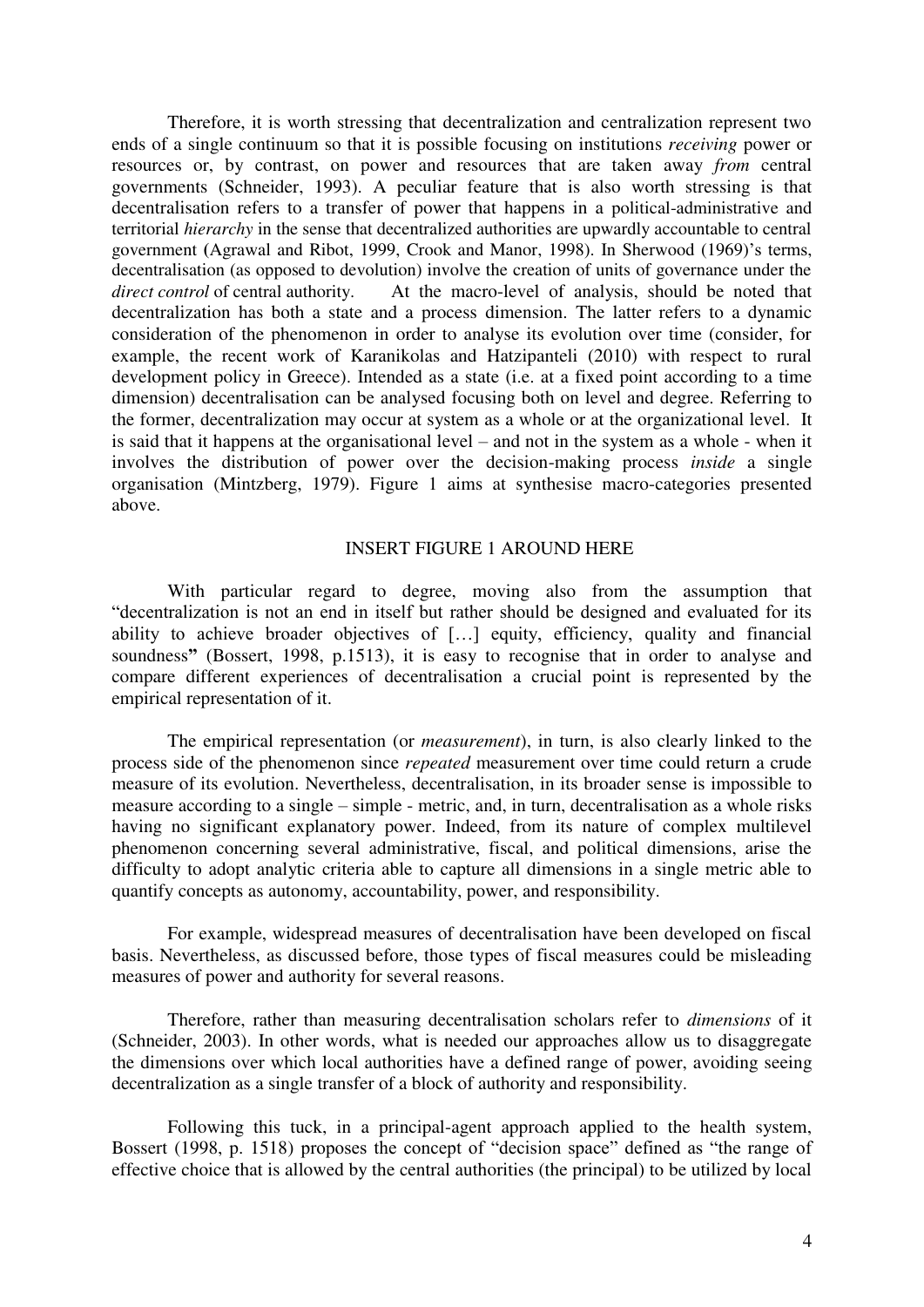authorities (the agents)". Decision space is defined in terms of functions and degrees of choice over which local authorities, in case of decentralisation, will have increased power. Five functions are considered: (i) finance, (ii) service organization, (iii) human resources, (iv) access rules, and, (v) governance rules. Each function is, in turn, divided into "choices". For example, regarding the finance function, three choices are proposed: source of revenue, allocation of expenditure, fees, and, contracts. Quantifiable indicators are proposed for each choice. In the case of the finance example the three choices are respectively quantified as "intergovernmental transfers as percent of total local health spending", "percent of local spending that is explicitly earmarked by higher authorities", "range of prices local authorities are allowed", and, "number of models allowed" Bossert (1998, p.1519). Complete and exhaustive description of the methodology goes further this paper's purpose. Interested readers are addressed to following table 1 for further details, two final considerations are still important developing here about the approach under discussion.

#### INSERT TABLE 1 AROUND HERE

First, since it focuses on static measures, it considers decentralisation as a "state" rather than as a process, capturing synthesised *decentralised* function "one shot" rather than following its evolution during time. Second, in terms of the continuum between centralisation and decentralisation, its point of view is based on power and resources *received* by lowerlevel institution. A different perspective is proposed by Schneider (2003) which aims to measure decentralisation in terms of the degree to which power and resources are *taken away* from central governments, based on the consideration that "all forms of decentralization, regardless of the recipient, involve shifting power and resources away from the central government" (Schneider, 2003, p.35). Furthermore, Schneider (2003)'s main contribution to the decentralisation measurement issue consists in clearly considering a tripartite (fiscal, administrative, political) dimension of decentralisation empirically (testing and) supporting the assumption that these dimensions could be considered independent (or orthogonal). Indeed, according to arguments mentioned above regarding the methodological difficulty to use a single metric to deal with decentralisation, these dimensions have been considered independently by many studies and are worth reviewing separately.

#### *Fiscal decentralisation*

Fiscal decentralisation (or fiscal federalism) refers to "how much governments cede fiscal impact to non-central government entities" (Schneider, 2003, p. 33). A more articulated definition is provided by pointing out that, from a broader economic perspective, the scope of state rescaling involves four main activities; namely, regulation, financing, administration, and service delivery (Philip, 1954). However, panel data on regulation can not easily be used for cross-countries studies. Therefore, this concept is of little significance in empirical studies. Analysis based on remaining three roles of government can be synthesised as the analysis of the scope of the relative roles of levels of government in financing, administration, and service deliver. Furthermore, these processes are "encapsulated" in the state's activities dealing with revenue collection and public expenditure. Hence, according to Martinez-Vazquez and Timofeev (2009, p. 86) fiscal decentralization consists of an increased role of sub-national governments "in the vertical government distribution of powers for raising and spending public resources".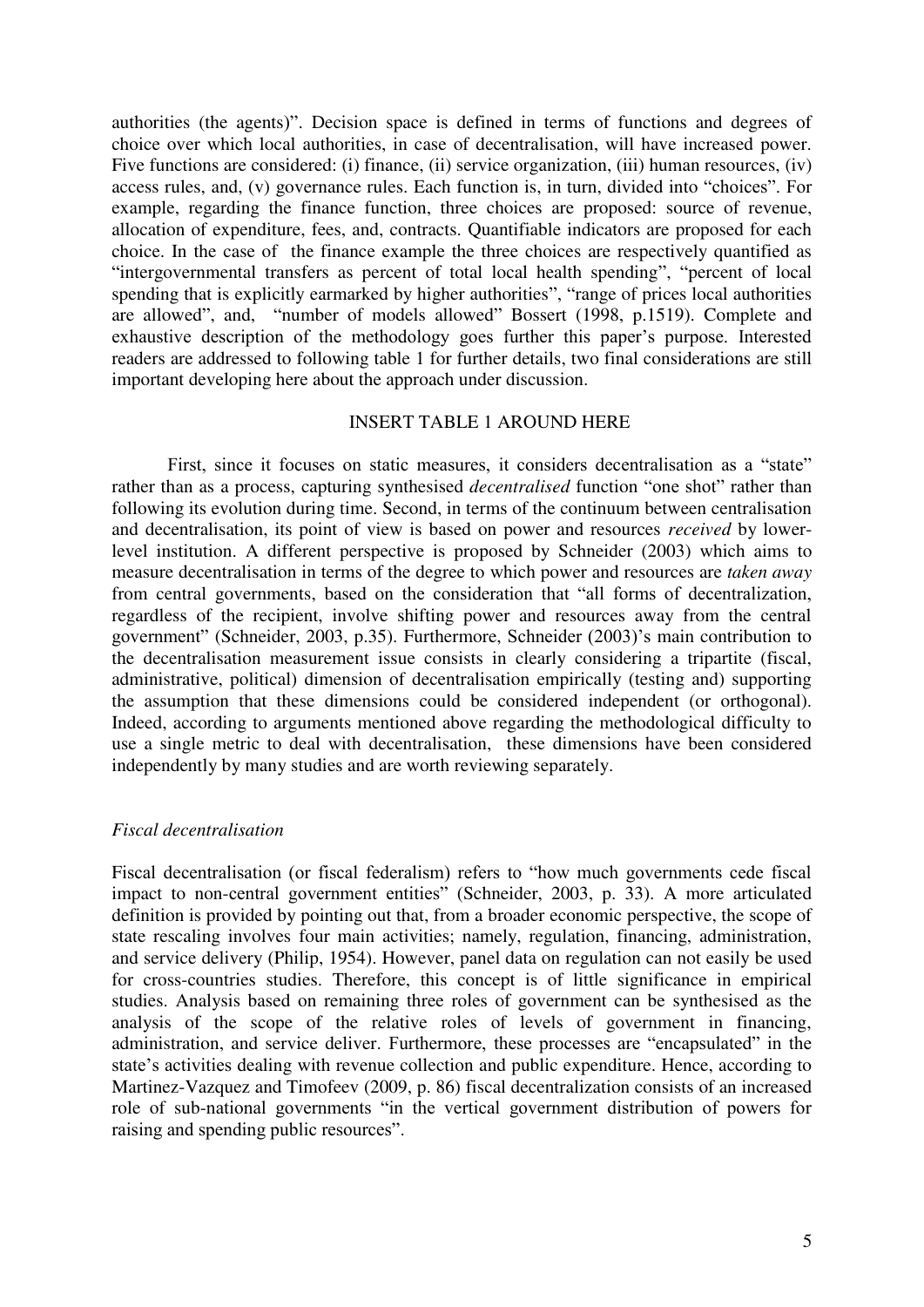The latter definition of fiscal decentralisation addresses directly the issue of its measurement. Indeed, a common measure of fiscal decentralisation is represented by the ratio of subnational government spending to general government spending **(**Rodríguez-Pose and Gill, 2004; Oates, 2006). This choice is made also in order to take into account that frequently different functions, rather than being exclusive responsibility of a single jurisdiction, are shared across different jurisdictions. Thus, the underlying idea is that the more a jurisdiction has decision-making power the higher its share in total expenditure.

From a different perspective fiscal decentralisation is measured in literature as the ratio of locally generated revenue to the general government revenue. Also a mixed (considering together expenditure and revenue measures) proxy is proposed by Boetti et al. (2010) defining fiscal *autonomy "*as the percentage of current expenditures in selected functions covered by local taxes" in order to capture the incentive scheme arising under devolution. The underlying idea of measures considering the revenue side is based on how much local government are responsible for financing public goods delivery. Both indicator based on expenditure and on tax revenue present, however, several drawbacks. Indeed, the subnational expenditure ratio of total expenditure (i) is not able to distinguish between tax and non-tax revenue sources, at the same time as (ii) it does not capture the type and proportion of intergovernmental transfers that could negatively affect the real degree of *separateness* enjoyed by lower level of government in case where it is constrained to act as a spending agent of the upper-level governments (Ebel and Yilmaz, 2002; Martinez-Vazquez and Timofeev, 2009); in addition, such a measure (iii) does not take into account efficiency (so that increased subnational expenditure, rather than registering higher importance in service provision, could reflect lower levels of efficiency) population structure and, especially in the case of sector-based expenditure, local preferences (Martinez-Vazquez and Timofeev, 2009).

Furthermore, simply considering the share of local expenditure does not allow to consider the structure and the development of production process involving devolved public goods and could be misleading if the division of tasks between central/local government is consistent with a capital/labour intensive production function criterion. According to "Baumol (1967)'s disease", as a result of the technological progress, goods characterised by a labour intensive production function will register increased (relative) production costs. Therefore, the level of government responsible for the production of goods characterised by a labour intensive process (e.g. education, amusement) will require (and manage) a higher amount of resources without increasing to any extent its relative power.

 Fiscal decentralization measured as a ratio of locally generated revenues to the general government revenue, for its part, helps to overcome the first problem of expenditure measures complementing them in the sense that it takes into account how much local governments finance their functions independently. However, this second measure of fiscal decentralization presents a problem which is to some extent symmetric to the second problem presented discussing about the expenditure side. That is to say, (a) it could overestimate central government's role if a large portion of revenue is *collected* centrally and *transferred* to lower level governments. In this case central government does act as collection agent of the lower level of government.

 An additional problem related to this measure that has not been explicitly considered interpreting different measures of decentralisation based on tax revenue lies on the (potential) difference between *formal* assignment of resources and the *real* amount that a local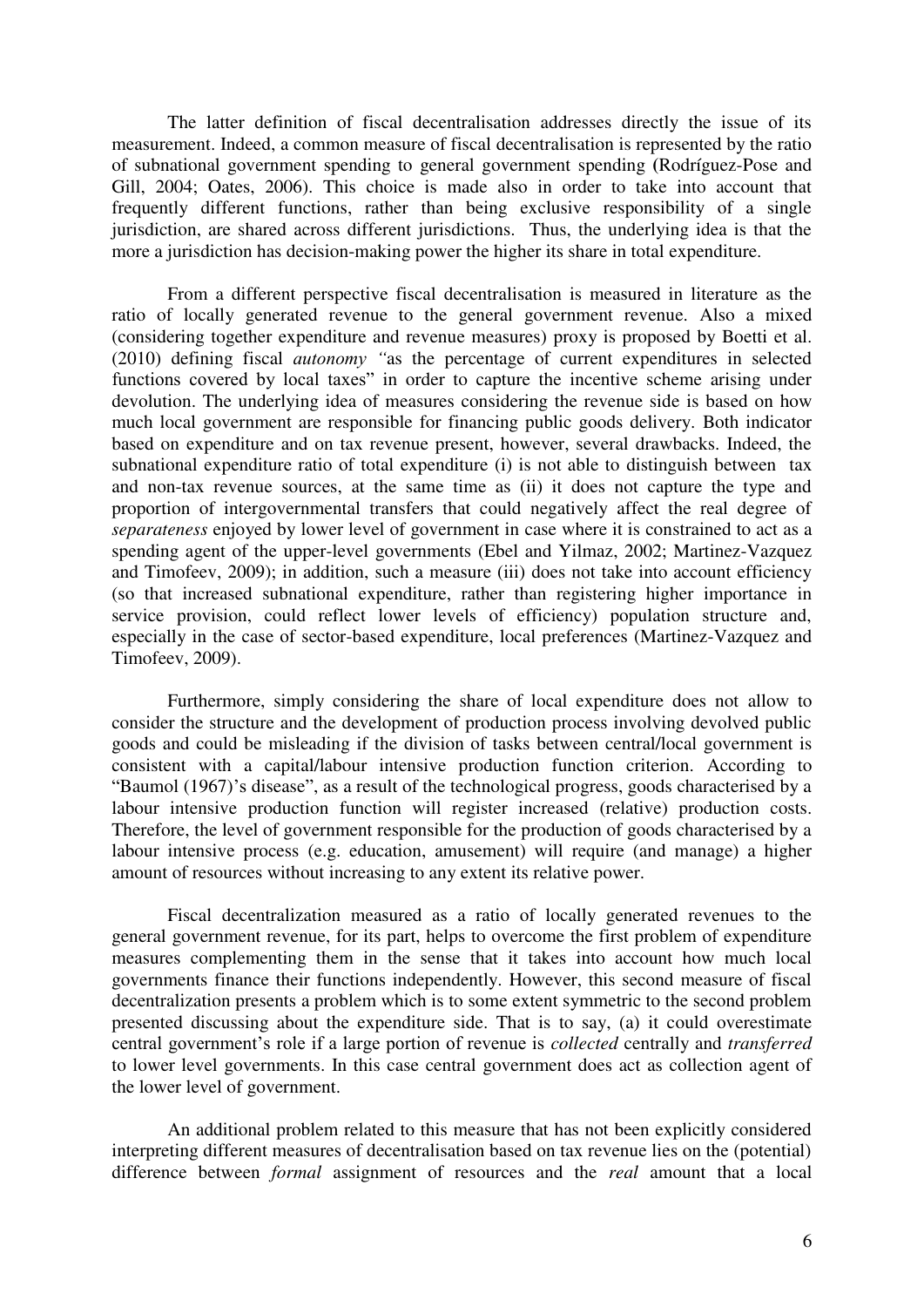government could manage adopting a strategic behaviour<sup>3</sup> in presence of "soft budget constraints" (Kornai, 1979; Kornai et al., 2003)**.** 

 In short, if local government acts under the expectation that its (eventual) fiscal deficit will be covered by a higher level (often the central) government, then the total amount of resources formally devolved to local government in order to delivery its policies (independently from the centre) is only a part of the story because the real amount of resources might be much higher. The issue is posed by Oates (2006) in terms of "raiding of the fiscal commons" pointing out that, rather than being an hypothetic case, this could happen even in presence of a formal statement of central state asserting that it will not come to the fiscal rescue of lower levels<sup>4</sup>. Hence, the local/total generated revenue ratio clearly underestimates the power of local government in rising resources.

 For reasons aforementioned a single decentralization ratio is not able to capture the whole distribution of powers between different levels of government. Nonetheless, opportune transformations of measures proposed above have been proposed in order to better capture partial aspects overcoming some of problems presented above. At this purpose Martinez-Vazquez and Timofeev (2009) develop modified decentralization ratio measures in order to capture three state's activities separately: financing, administration, and, service delivery. Consequently, the authors measure responsibility for *financing* public services as total expenditures of a given government *net* of received grants. The power of administration is measured as the total expenditures of a given government *net* of grants provided to other governments. Finally, public expenditure of a government *net* of grants and contracts awarded to private contractors can be view as a measure of the responsibility for service delivery.

Regarding contracts with private sector, should be noted that even if they represents a form of "delegation", typically, subnational governments maintain their responsibility for the final service delivery outcomes as part of the retained power of service administration (Martinez-Vazquez and Timofeev, 2009). Regarding other measures, although (as noted by the authors) these measures could be further refined given data availability, all "modified" measure will share the same underlying idea that is worth stating explicitly: due to several reasons (fiscal competition, tax exporting, uneven territorial tax base distribution, interjurisdictional externalities, redistributive objectives, imposition of minimal standard services supply like *essential assistance levels* in health, satisfaction of special interest groups or leviathan concerns for the regional governments) transfers, both general and in-kind, have a crucial role in financing lower levels of government.

Hence, bargaining over transfer involving different levels of government is a sensitive field in the federal fiscal setting which outcome could have strong consequence both in distributive and efficacy terms. The issue has been addressed in literature both assuming benevolent government-Nash players and assuming that actors can strategically use transfers for re-election or even for subsiding special interest groups (Boadway and Flatters, 1982; Bordignon et al., 1996; Keen, 1997; Baretti et al., 2000; Caplan et al., 2000; Adelberger, 2001; Pitlik et al., 2001; Lucas, 2004). Consequently, considering grants together with tax

-

 $3$  Differences due to shocks and related to the "insurance role" of the state (Lockwood, 1999) are not relevant to the case at hand since they rather than being systematic will appear just occasionally

<sup>&</sup>lt;sup>4</sup> Rodden et al. (2003) basing their analysis on case-studies, highlight several causes of this phenomenon: fiscal institutions, the structure of the political system, the absence (or weakness) of certain key markets, and, the specific history of intergovernmental fiscal relations in the country.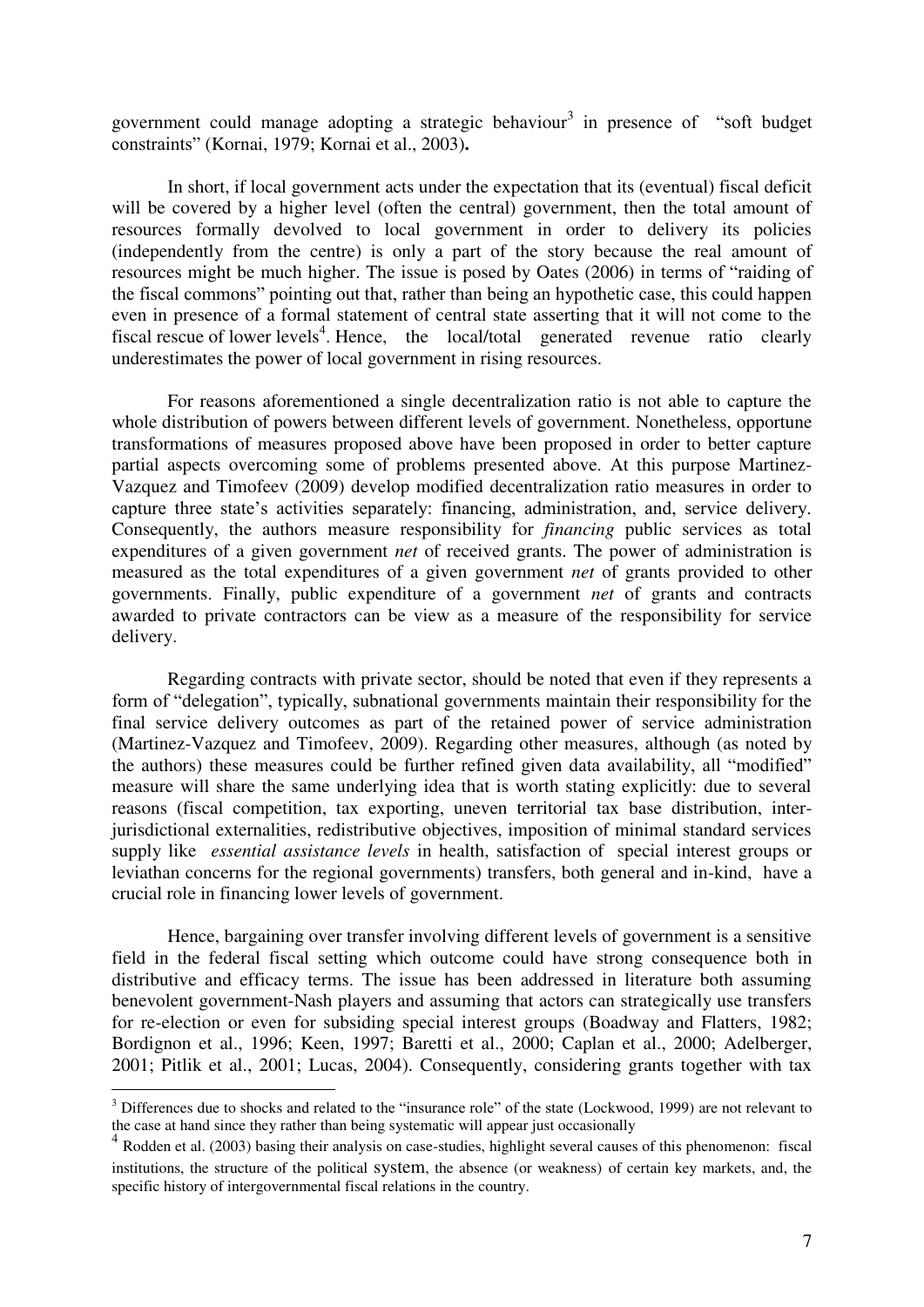revenue and expenditure institutionally imputed to lower levels of government contributes to take into accounts a network of financial relations (reflecting a setting of powers) that otherwise would be neglected or misinterpreted. A further criticism addressed to all measures based on financial data – despite consisting in *shares* – consists in being unable, in general, to distinguish among levels of subnational government (Marks et al., 2008)<sup>5</sup>.

In conclusion it is forth stressing that fiscal federalism refers to the spatial distribution of power over financial activity of the state. Along this dimension, all decentralisation's alternative measures share the methodological aspect of being ratios between *local* and *national* datum. However, none of several measures proposed by different studies is able to capture all aspects of the fiscal impact of the state and each measure offers only a partial view of the whole set of powers.

#### *Administrative decentralisation*

Continuing to follow Schneider (2003, p. 33), administrative decentralisation "refers to how much autonomy non-central government entities posses relative to central control". More precisely, moving from Rondinelli et al. (1984), autonomy could be articulated in decisionmaking authority, personnel control, and, control over public finance. Treisman (2002) aiming to develop a "global perspective on decentralisation" deals with the meaning and measurement of the three dimensions.

To begin with, the author points out that *decisionmaking decentralisation* "focuses on how the authority to make political decisions is distributed among different tiers" (Treisman 2002, p. 6). At this regard, decentralisation could be considered among two dimensions: (i) how rights to decide on specific questions are distribuited among tiers, or (ii) how decisionmaking takes place on a given question.

Similarly, according to Marks et al. (2008)'s general formalisation is a matter of territory in which governments exercise authority; the depth of that authority; and the spheres of action over which they exercise authority. Constitutions are the *locus* in which these relationships are formally defined. Therefore, the issue could be addressed in terms of constitutional *concurrent* (legislative) powers and *exclusive* competencies. Indeed, in decentralised setting, central level of government has the primary responsibility but lower levels of it have the power to change central government's low if they want. Furthermore, *decisionmaking decentralisation* is also enhanced if subnational actors have – to some extent - the right to shape central decisions like when an upper house of parliament that represents subnational governments or electorates is constituted.

Although the theoretical framework is fascinating clear, "the problems defining and measuring decisionmaking decentralization are so daunting that, were decisionmaking not the crucial question in debates over decentralization, it would be tempting to abandon the concept" (Treisman, 2002, p. 8). In order to take into account both legislative power and subnational representation in central decisional bodies, Treisman (2002)'s approach considers, in addition to "autonomy" (referring to situations in which subnationa tier has exclusive competency), "weak autonomy", "residual authority", and, "subnational veto" categories.

-

<sup>&</sup>lt;sup>5</sup> Regarding this issue readers are addressed to section 5.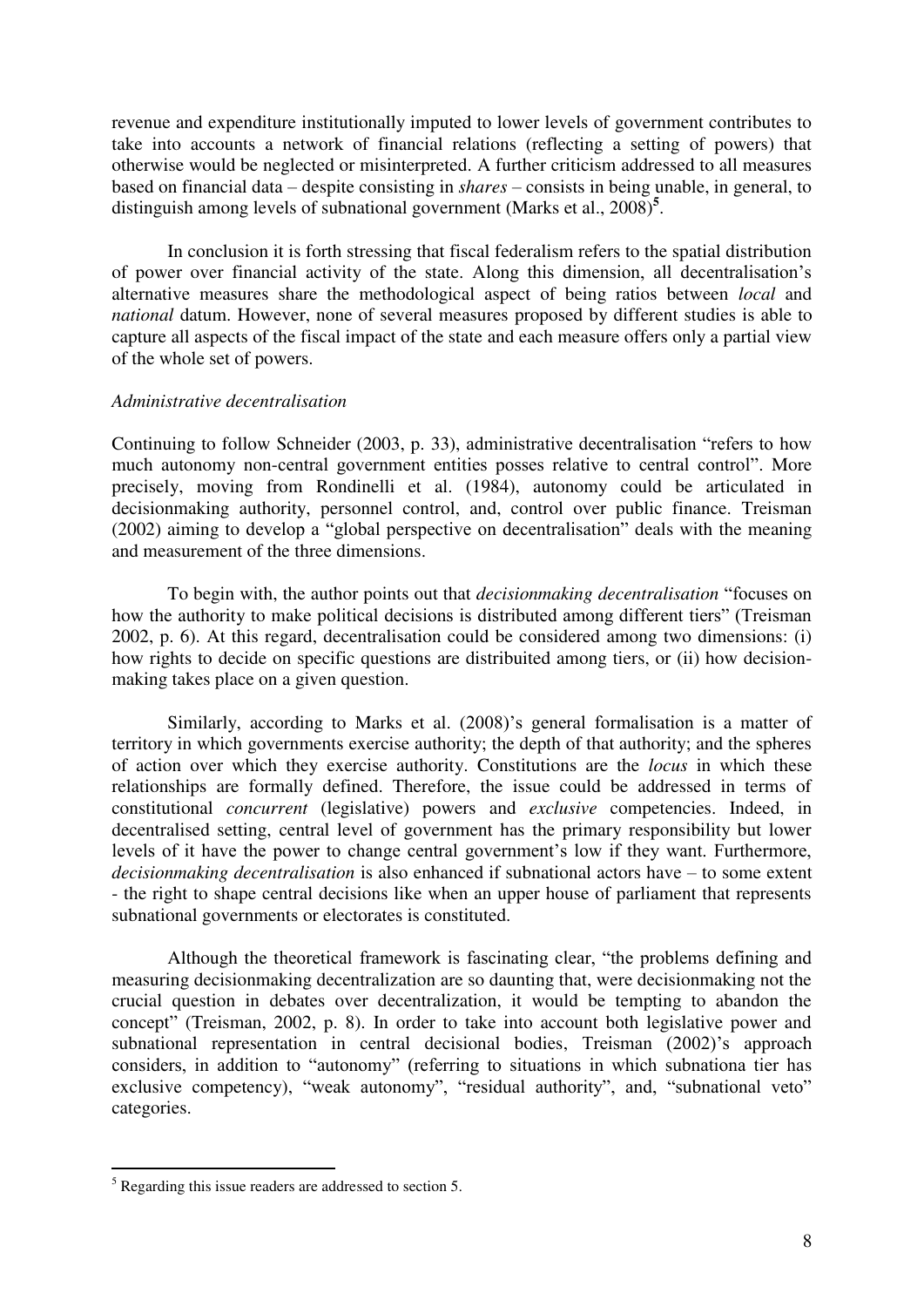*Weak autonomy* characterises cases in which constitution reserves exclusive right to legislate on at least one specific policy area to subnational legislatures and/or subnational legislatures have "residual authority". *Residual authority* refers to cases in which constitution gives subnational legislatures exclusive right to legislate on policy areas not specifically assigned in constitution. *Subnational veto* labels situations in which regionally-chosen upper house of parliament has constitutional right to block legislation. Thus, "residual authority" is a subset of "weak autonomy" and together account for legislative power at lower level of government, while "subnational veto" is used to measure lower levels' power at central (level of) government.

Regarding the second dimension of administrative decentralisation introduced above i.e. *personnel decentralisation* – it refers to how administrative resources are distributed across tiers of government in the sense that the greater the share of administrative personnel employed at lower tiers, the greater is personnel decentralisation. As Treisman (2002, p. 13) pointed out "the distribution of manpower can become as politically charged as the distribution of decisionmaking authority". This was the case, for example, in the debates over the draft US constitution with the antifederalists sustaining the argument that a well-staffed central government might overawe the state governments (Rossiter, 1961). The measure proposed consists in the share of subnational governments in total government administration employees.

From a different perspective Schneider (2003) points out that administrative decentralisation could be interpreted as a matter of *control over resources*. Therefore, coherently with this perspective, a different way to measure levels of local administrative autonomy is proposed by the Author based on the control exercised over local revenue. More precisely, the proposed measure consists in the percentage of local revenues from taxes. In order to properly understand this measure should be noted that taxes substantially differ from resources. Indeed, if resources considered as a whole including also transfers, grants, and loans represent an indicator of wealth, taxes, being characterised by the higher level of discretionary power, measure the autonomy enjoyed by lower-level governments in collecting their own resources independently from conditions and limits (often applied to transfer and grants) posed by central government.

However, measure other than taxes, consistently with the main idea of measuring administrative decentralisation as control over resources, could be used to compute a second measure of subnational autonomy defined as the percentage of total grants and revenues not accounted for by transfers. Certainly, excluding the whole category of transfers is not a refined criterion as it does not distinguish between transfers assigning certain resources under the total control of the lower level of government and transfers that act as central government's *instrument* to achieve its own *objective* (e.g. earmarked transfers or transfers that require certain behaviours by subnational governments). Nevertheless, this second measure considering taxes, loans, fees, sales of assets, and informal contributions takes into account the degree to which subnational governments raise their own funds in a broader way with respect to the previous one based only on taxes.

To summarise: administrative decentralisation, considered along its three main dimension consisting of decision making and control both over personnel and financial resources, has been measured in terms of constitutional setting (decision making power) and, as for fiscal decentralisation, in terms of ratio between local and national values of respective variables. However, measures presented above, especially those based on resources, once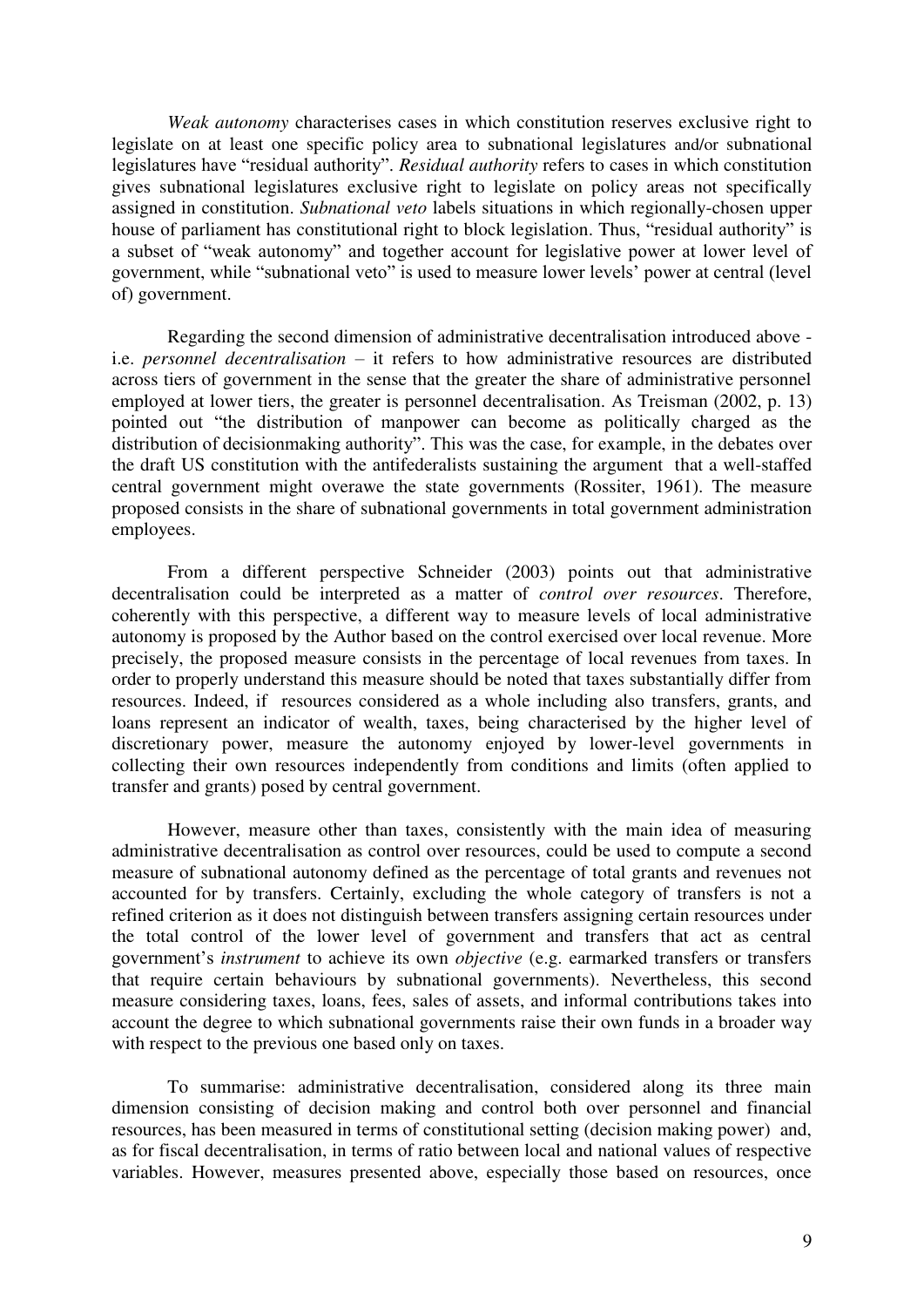more, offers only a partial picture of the phenomenon sharing with fiscal decentralisation the weakness of not considering the political dimension of the process of state rescaling. Indeed, democratic representation is a crucial issue at this regard labelled as "political decentralisation" which is the object of next section.

#### *Political Decentralisation*

Similarly to the case of fiscal decentralisation, political decentralisation could be analysed according to spatial distribution of (political) functions. In fact, all political systems perform six main processes (i.e. mobilization, organization, articulation, participation, contestation, and aggregation of interests) with different territorial scope. According to this perspective decentralized political systems are those characterised by intensive (and at least partially independent from those at the national level) exercise of these functions at the local level (Fox and Aranda, 1996; Schneider, 2003).

Referring to this issue Treisman (2002, p. 11) talks about *electoral decentralisation* "to mean the proportion of tiers at which direct elections are held to pick executives (or legislators who then choose an executive form their number)". Thus, on the measurement side, the degree of decentralisation is conducted to a single metric by measuring it in terms of representation intended as the way political institutions map the multiplicity of citizen interests onto policy decisions (Litvack et al., 2000); the proxy utilised consists in some measure of the existence of elections at local level (Schneider, 2003).

 At this regard it is worth stressing that the existence of election at lower level of government is not simply an issue of democracy, rather it looks at the manner in which local political actors are selected. The underlying idea is that institutions are the tool by which public interests are mobilised, organised, and articulated in order to be translated in policy (Berger, 1983). Although there are many forms in which this process of translation of interests into policy takes palce (e.g. NGOs, social movement, interest organisation, political parties, corporations, etc.), when elections occur at local level competitors are "forced" to tailor their platforms to local concerns. Hence, in presence of elections at local level both the political debate and subsequent policies are developed at local level as well.

 Certainly, this proxy is not exhaustive of all forms of political decentralisation. For example, as mentioned above, participation could have different forms unrelated to elections. Moreover, according to the different scale involved in the elective process decentralisation could achieve different degree of importance and such a measure based merely on a dichotomised (existence or inexistence) approach is not able to capture this dimension effect<sup>6</sup>. However, has been pointed out that "electoral components are the most valid indicator […] as they tap into fundamental aspect of political authority" (Schneider, 2003, p. 40). Therefore, considering elections means considering the way in which local interests gain representation and, in turn, executive power.

#### **3. Deconcentration, Delegation and Devolution**

The issue of conceptualisation of deconcentration, delegation, and devolution has received different solution over time. Indeed, if they was initially intended as three distinct categories

 6 Even considering the *proportion of tiers* does not mean taking into account their dimension and relative importance to the national context.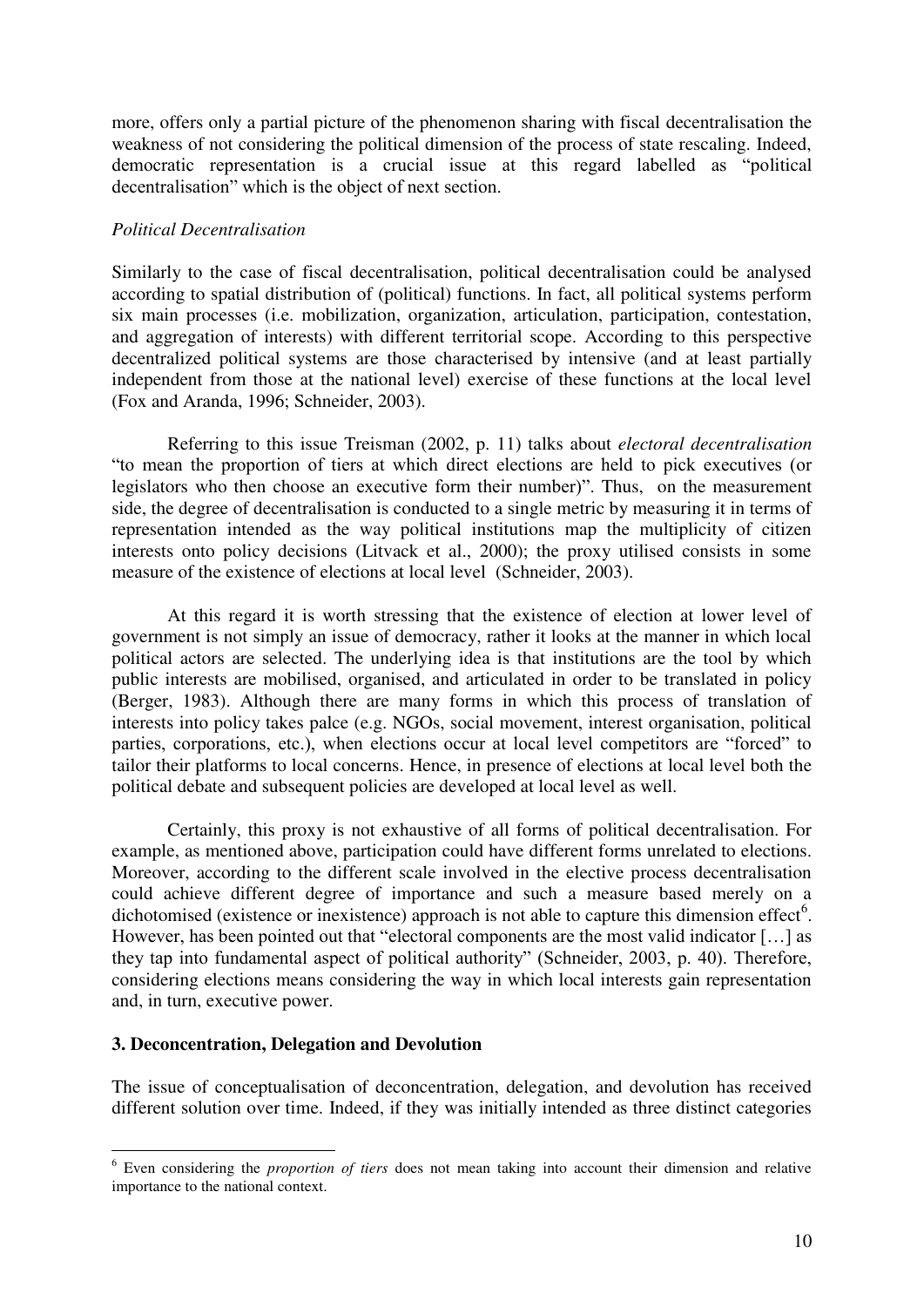belonging to administrative decentralisation (Rondinelli, 1990), subsequently (Cohen and Petterson, 1996; Schneider, 2003) they was intended as "nothing more than points along a continuum of administrative autonomy" (Schneider, 2003, p. 38) indicating different configurations of central-local relationships associated with a hierarchical distribution of authority. Nevertheless, this paper, without challenging the current mainstream approach, presents them separately from administrative decentralisation with the purpose of a clearer exposition.

#### *Deconcentration*

Cohen and Petterson (1996, p. 10) define deconcentration as "the transfer of authority over specified decision-making, financial, and management functions by administrative means to different levels under the jurisdictional authority of the central government" pointing out that, from the point of view of the hierarchical distribution of power, this type of decentralisation is the *least extensive* one characterising late developing countries. Similarly, Schneider (2003, p.38) talks about a *dispersion of responsibility* that "changes the spatial and geographical distribution of authority, but does not significantly change the autonomy of the entity that receive the authority". Thus, deconcentration could be intended just as an act of exercise of central government's authority along its hierarchical channel, which is by no means transferred to the local one.

# *Delegation*

"Delegation refers to the transfer of government decision-making and administrative authority and/or responsibility for carefully spelled out tasks to institutions and organizations that are either under its indirect control or independent" (Cohen and Petterson, 1996, p. 11). Under delegation central government establish a contractual relationship with an external body often charged to deal with technical issues which enjoy a level of autonomy higher than in the case of deconcentration (Central Banks are typical examples). Indeed, it worth stressing that in case of delegation, receiving institutions are not under the direct control of central government, rather they remain accountable to it.

 Empirically, the delegation process often involves transfer of responsibility to state owned enterprises and urban or regional development corporations. Moreover, central and local government are delegating tasks, such as refuse collection and road repair, by contract to private firms. Usually this process is modelled in terms of politicians (principal) assigning competencies and ceding part of their authority in certain fields to bureaucrats (agents) for several reasons such as technical nature of the issue, time constraint, asymmetrical information, transaction costs, timeliness necessities, unwillingness to adopt unpopular policies, risk transfer, credibility, and efficiency.

 Hence, this circumstance and its related consequences in terms of effects both on policy and outcome have been systematically addressed by the body of literature labelled "bureaucracy theory". From a normative point of view, Weber (1972) argues that the selection and appointment process allow politicians (principals) to exert an effective (even if) indirect control over deputed actors, assuring, in turn, that agents' objective coincide with the principal's ones. Nevertheless, on the positive ground, Weber (1972)'s argument have been challenged in favour of the existence of strategic behaviour between the two parts. Indeed, although argument based on bureaucrat perfect self-determination has been questioned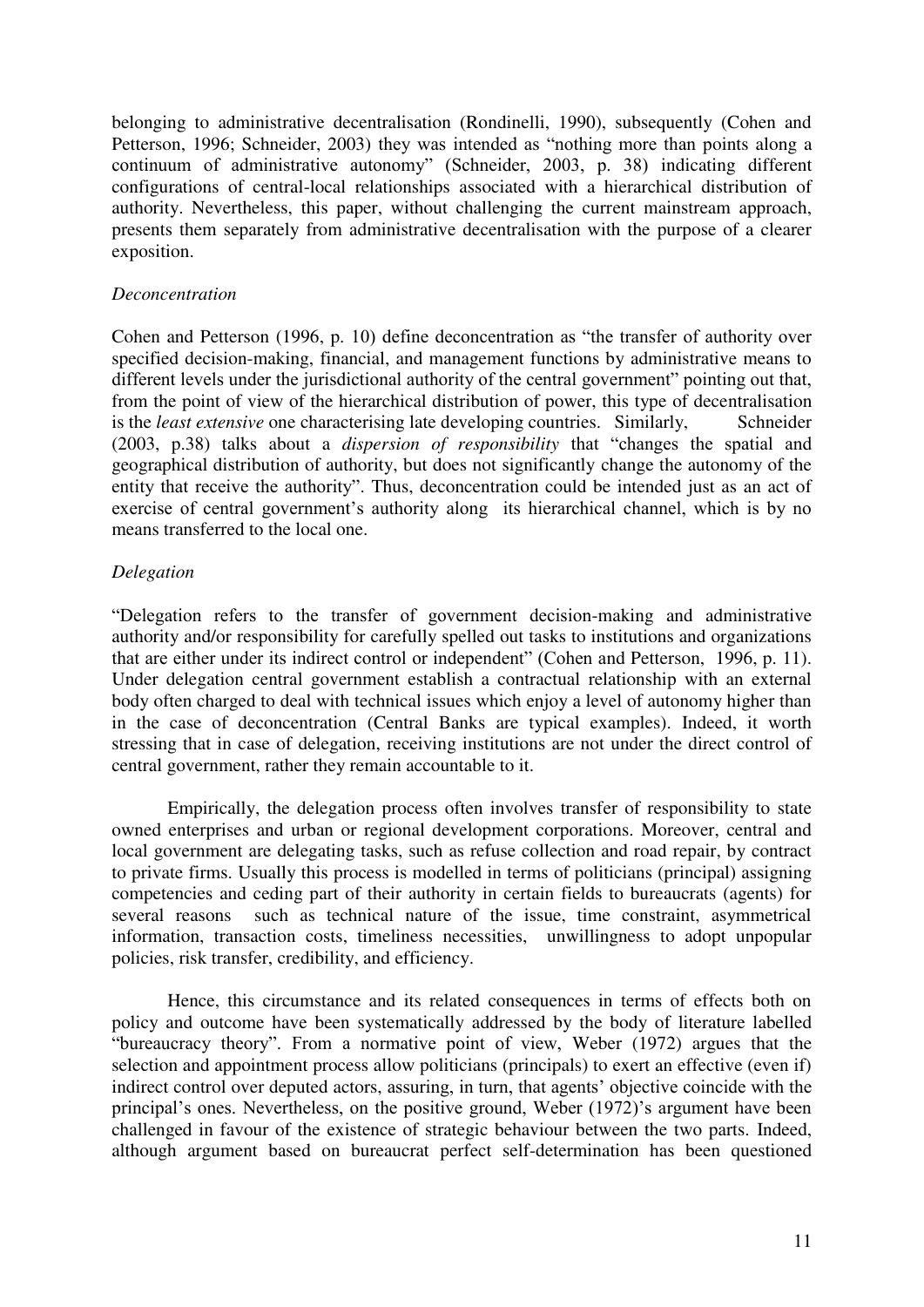(Breton and Wintrobe  $1975$ )<sup>7</sup>, there are authors (often adopting a neoclassical approach) arguing that under delegation public officials could prosecute their own objectives that not necessarily match those of their principals. Niskanen (1975) assumes that budget's size is the real objective of the bureaucrat. Following this hypothesis he argued that due to asymmetrical information in favour of the bureaucrat, this latter could obtain a budget that is oversized with respect to the optimal one. Migué and Bélanger (1971) enlarge the view allowing the bureaucrat to have, in general terms, additional objective with respect to budget size. As a result, in their model, bureaucrats strategically using their "managerial discretion" achieve an intermediate outcome (in terms of budget size) between optimal and Niskanen (1975)'s maximum size<sup>8</sup>.

Going further into this field is beyond this paper's purpose; however, it is worth noting that moving from argument developed above, this process could have important effects in terms of policy delivery and democracy.

#### *Devolution*

"Under devolution, the central government allows quasi-autonomous local units of government to exercise power and control over the transferred policy" (Schneider, 2003, p. 38).

#### Moreover,

Devolution requires that local governments be given autonomy and independence, and be clearly perceived of as a separate level over which central authorities exercise little or no direct control. Local governments should be given clear and legally recognized geographical boundaries over which they exercise authority, and within which they perform public functions (Rondinelli et al., 1989, p.75).

Often, "devolution" is used as a synonym of "decentralisation" both in the academic and political debate and is also interchanged with it. For example, Rodríguez-Pose and Gill (2004), analysing the existence of a global link between inequality and "devolution", even clearly pointing out that "devolutionary initiatives often assume legislative and administrative characteristics and are not necessarily fully reflected in quantifiable fiscal resource decentralization" (Rodríguez-Pose and Gill, 2004, p. 10), use the share of subnational government in total national public expenditure as proxy of fiscal *devolutionary*  development. Nevertheless, Rodríguez-Pose and Ezcurra (2009) referring to "decentralisation" use the same measure, the subnational share in total government expenditure, clearly labelling it as a proxy of fiscal "decentralisation".

 Indeed, sharply divide the two terms is rather trouble. Yet, a possible way to *separate*  the two terms consists in approaching the issue in terms of degree of autonomy related to each one. Thus, if decentralisation is a general term referring to the transfer of responsibility and power with no precise reference to the degree of autonomy, devolution is a more narrowed term belonging to the *administrative* type of it and, in particular, among the three types of administrative decentralisation considered in this section, devolution could be

<sup>&</sup>lt;sup>7</sup> Bureaucrats compete each other to obtain funds, while politicians are accountable to citizen by mean of the electoral moment. This competition is able to provide a setting able to exert a control similar to the market one.

<sup>&</sup>lt;sup>8</sup> Formally, the bureaucrats will choose that point on their budget line where the marginal rate of substitution between formal output and other expenses equals the slope of their budget line.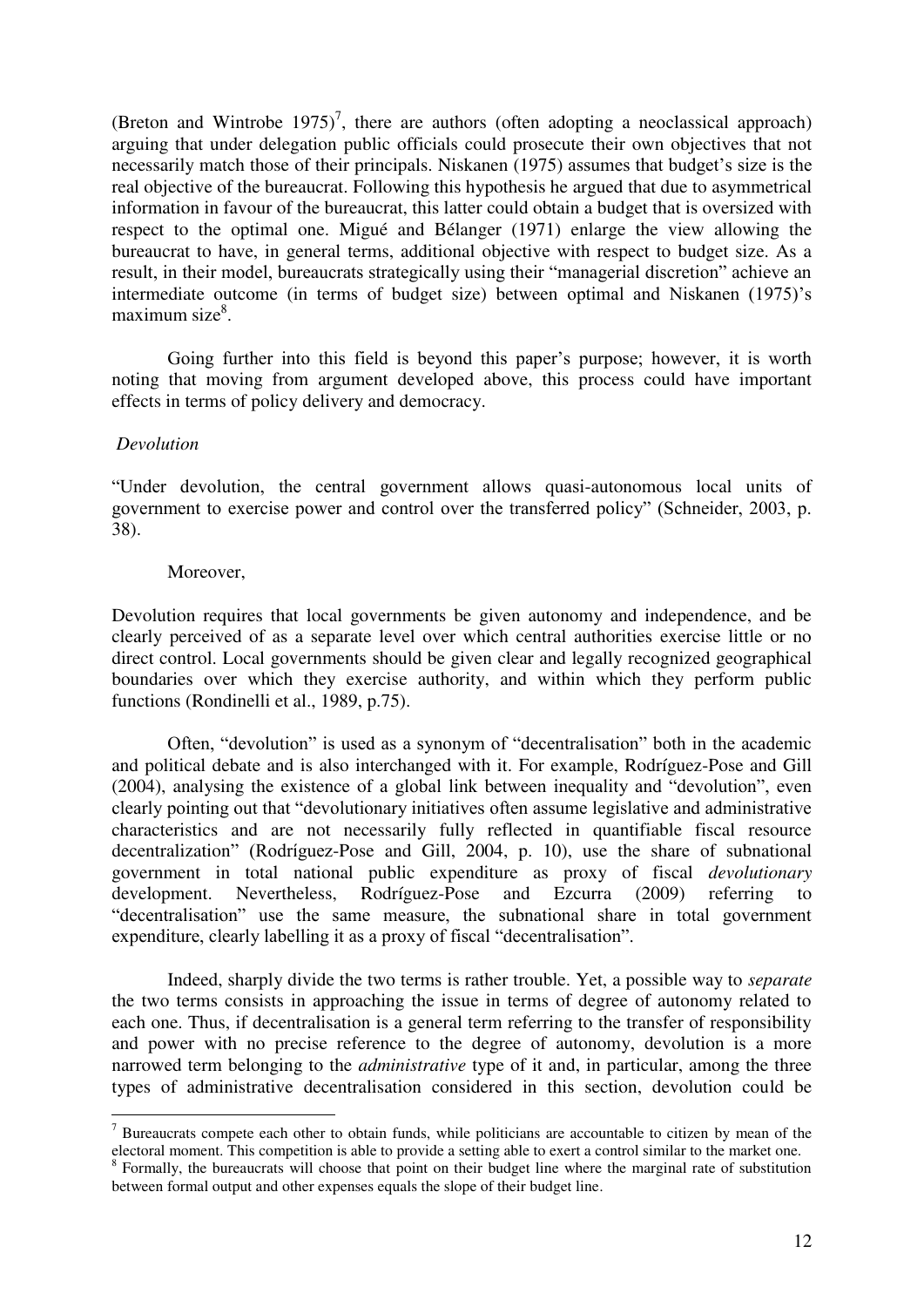distinguished by other forms because is characterised by the highest degree of autonomy assigned to lower-level receiving unit(s). According to the "devolution setting" central government has a only a limited range of actions in order to limit local government autonomy. Essentially they are based on resources control (threat of withhold) and (change in the distribution of) responsibility. Regarding its measurement, as for the measurement of deconcentration and delegation, in literature, to the best of our knowledge, there are no attempts to measure this forms of decentralisation separately from (fiscal) decentralisation.

Table 2 aims to summarise different forms and measures of decentralisation presented above.

#### INSERT TABLE 2 AROUND HERE

#### **4. Federalism, federal political system and federations**

Federalism, federal political system and federations are terms often utilised in the literature on state rescaling especially in the form of *fiscal federalism*. In this regard it is worth noticing that, despite the evident fortune of the term "federalism" as formula in the political and academic discourse, similarly to "de-term" discussed above, there is a conceptual debate about also concerning its definition.

 As noted by Sepos (2003) a first distinction was made by King (1982) between the normative term "federalism" and its positive meaning "federation". The former referring to the set of argument in favour of multi-tiered government, and the latter referring to the empirical realisation of a particular setting of multi-tiered institutional relationship. Therefore, federalism, as normative principle, represents the theoretical framework aiming at combining unity and diversity by the perpetuation of both union and non-centralization at the same time. "Federations" refer to a constitutional setting in which neither the federal nor the constituent units of government - directly elected by its citizens - are subordinate to the other in the exercise of legislative, executive and taxing powers. This circumstance is often expressed in terms of sovereign powers derived from the constitution rather than another level of government (Sepos, 2003).

More deeply, federations are characterised by: i) two orders of government each acting directly on their citizens; ii) a formal constitutional distribution of legislative and executive authority and allocation of revenue resources between two orders of government ensuring some areas of genuine autonomy for each order; iii) provision for the designated representation of distinct regional views within the federal policy-making institutions, usually provided by the a supreme, written constitution not unilaterally amendable and requiring the consent of a significant proportion of the constituent units; iv) an umpire (in the form of courts or provision for referendums) to rule on disputes between governments; v) processes and institutions to facilitate intergovernmental collaboration for those areas where governmental responsibilities are shared or inevitably overlap (Watts, 1996).

 Furthermore, Watts (1996) proposed a tripartite distinction: federalism, federal political systems, and federations. According to this approach between "federalism" and "federations" (intended as above) a third concept – federal political system - has to be inserted in order to refer to a broad category (or *genus*) of political systems characterised by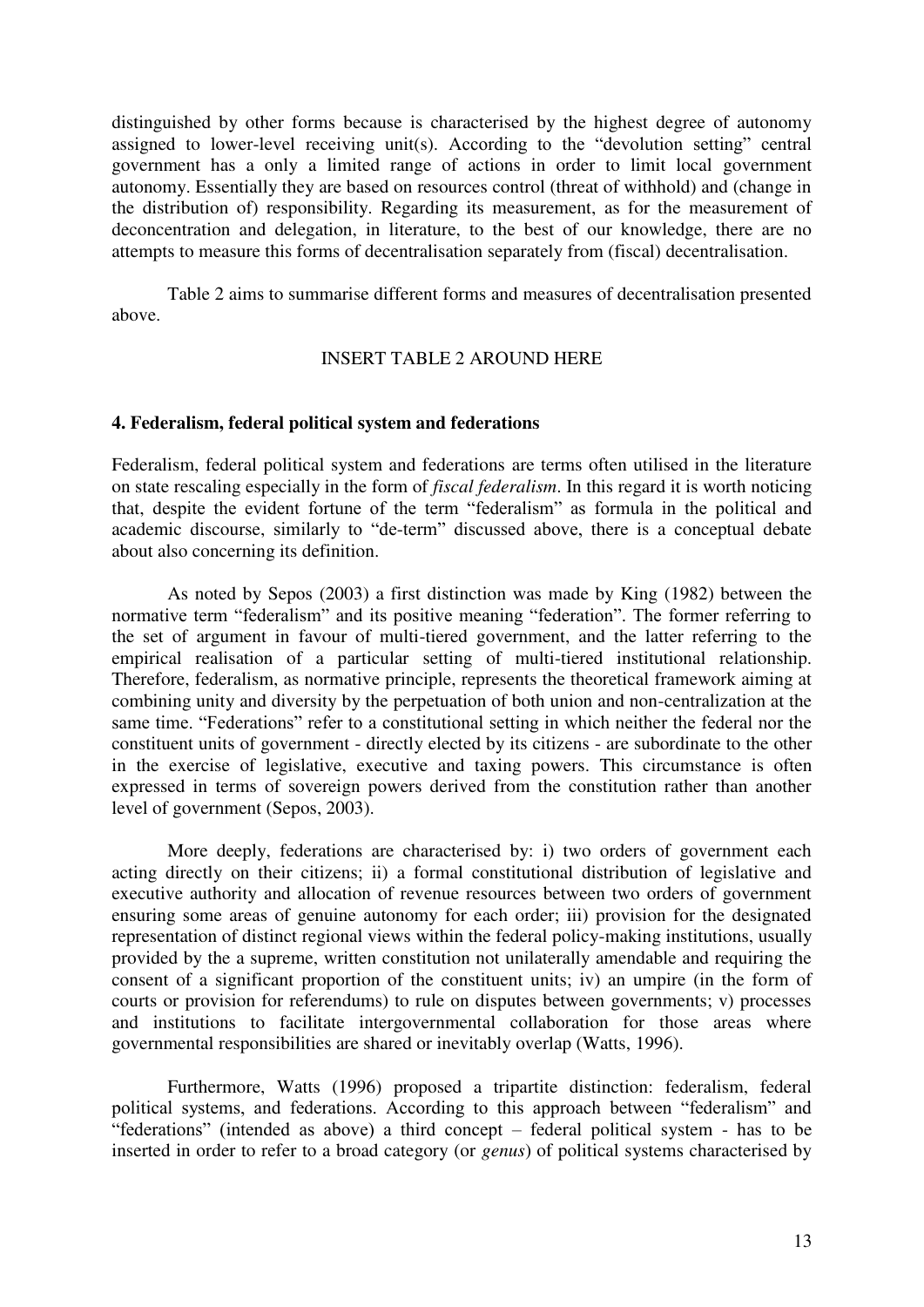the existence of two (or more) levels of government which combine elements of *shared rule<sup>9</sup>* through common institutions and *regional self-rule* for the governments of the constituent units.

 However, for Elazar (1987, 1994) and Burgess and Gagnon (1993), both federalism and federation are descriptive terms. According to them, the difference lies in the fact that while "federalism" refers to a *genus* of political organization, federations belong to its species comprising confederacies, associated statehoods, unions, leagues, condominiums, constitutional regionalization, and constitutional 'home rule'. Similarly, Riker (1975, p. 101) asserted that "federalism is a political organization in which the activities of government are divided between regional governments and a central government in such a way that each kind of government has some activities on which it makes final decision".

 It is worth stressing that in so doing, "federalism" is deprived of any normative meaning and, as a result, assumes only a descriptive nature. Therefore, without a clear specification, it is unclear if using the term "federalism" one is referring to its normative meaning - based also on a certain scale of values - or to an empirical realisation of it.

On the measurement side, as noted by Blume and Voigt (2008), the most often utilised measure of federalism consist in a dummy variable (Elazar, 1995; Kearny, 1999; Watts 1999; Derbyshire and Derbyshire, 1999) assuming value "1" for federal systems. Therefore, on the measurement side researchers follow a dichotomist approach that does not allow us to capture different shades in the federalist structures of different states involving both their internal structure and the cross-country dimension. This last issue will be addressed in next section reviewing Marks et al. (2008)'s approach based on "regional authority". Indeed, the following approach focus on the "region" as the sub-national unit even if many other levels of analysis (e.g. city-regions and sub-regions) have been used in literature, attempting to highlight the internal (regional) structure of the state allowing different "degree" of regional authority.

#### **5. Regionalisation**

The approaches developed above based either on financial data or on some structural (considered) fixed characteristic have been questioned by Marks et al. (2008). In particular, regarding widespread measures based on financial data it was argued that they are unable to capture the real degree of autonomy enjoyed by lower level of government. Moreover, such a measure is not able to distinguish between lower levels of government treating them as a whole<sup>10</sup>. Regarding other measures based on institutional characteristics, an important disadvantage pointed out by the Authors consists in adopting a dichotomist (centralisation/decentralisation) static approach.

Indeed,

<sup>-</sup><sup>9</sup> For "shared rule" and "self-rule" terms, coined by Elazar (1987), see section 5.

<sup>&</sup>lt;sup>10</sup> This argument is valid though exception should be registered among innovative source of data. For example the Italian databank "*Conti Pubblici Territoriali"* (i.e. Regional Public Accounts) provides data in which both expenditure and revenue of lower levels of government are divided into national. regional, local public administration (essentially municipalities), national public corporation, and local public corporations. Therefore, such a system provides an important level of detail regarding the level of government involved in the financial flows under consideration. However, to the case at hand should be noted that despite these data are consistent with the COFOG international standard, in the lack of similar data available for other countries their significance will be of little moment due to the impossibility to use them for international comparison.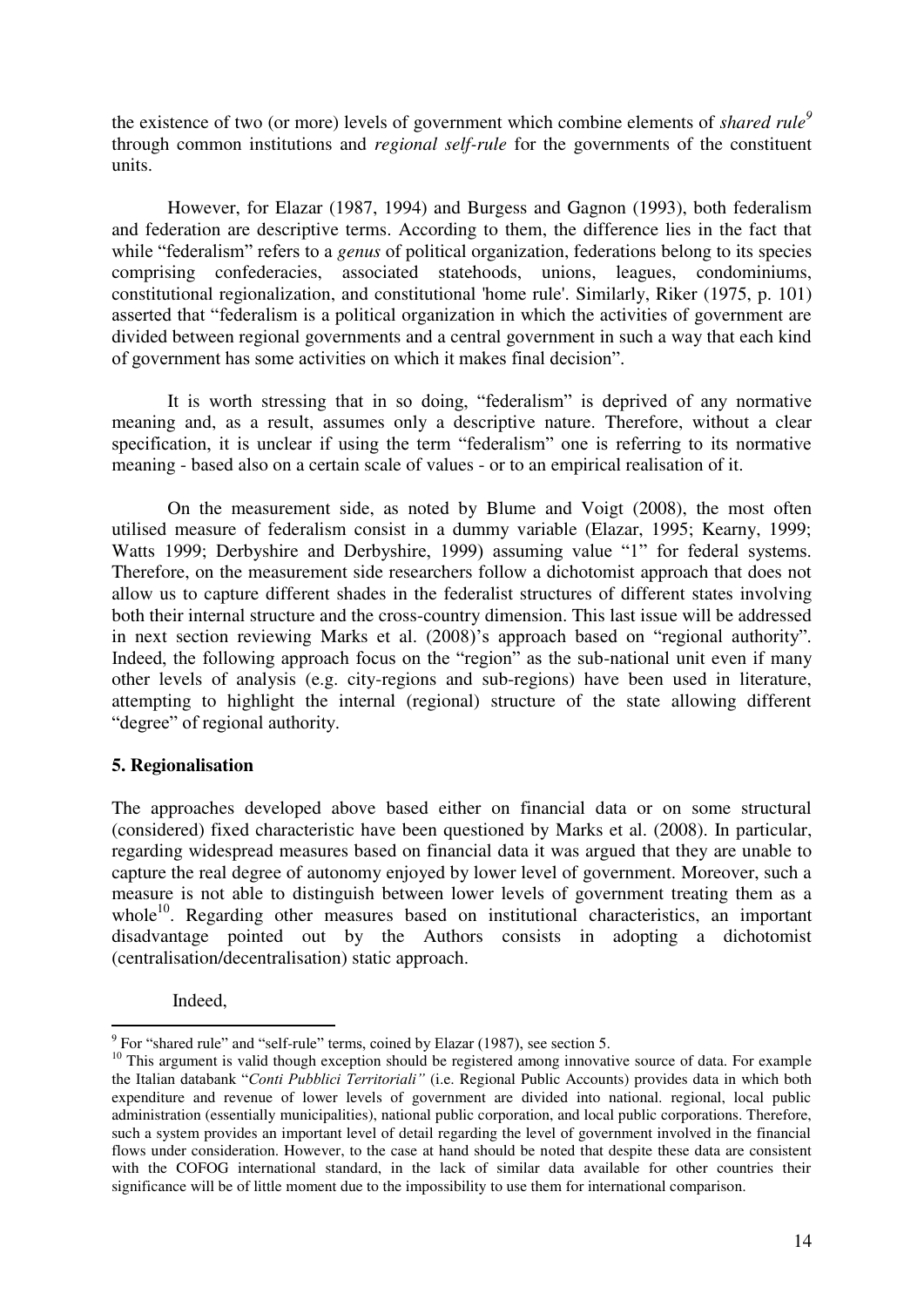these data are direct, but relatively crude, measures of the number of subnational levels, and categorizations of, for example, federal versus non-federal systems, whether or not subnational governments have residual powers, whether or not the central state can veto subnational decisions, whether or not subnational executives are elected, and whether or not subnational governments have revenue-raising authority" (Marks et al., 2008, p.112).

The criticism developed against this approach is based on the argument that, in so doing, they "tap the extent to which the national state monopolizes authority, but they do not tell us how government below the national level is structured, [...] [because] they conceive government within countries in unidimensional terms as the 'other', the 'not central state'" (Marks et al., 2008, p. 112). Furthermore, it was argued that measures under consideration are biased against temporal variation (Rodden, 2004).

These are serious limitation in order to empirically analyse cases since they miss to capture the "massive variation—over historical time and cross-sectionally—in the shape of government" (Marks et al., 2008, p. 112)

In order to overcome problems developed above the authors propose an approach based on "regional authority". Regional authority is conceptualised along two main dimensions: self rule and shared rule. Self rule refers to the independence of a regional government from central domination and the scope of regional decision making. Shared rule refers to the capacity of a regional government to shape central decision making. Each dimension is then operationalised according to four distinct observable characteristics.

Self-rule is operationalised as the extent to which a regional government has an independent executive, the scope of its policy competencies, its capacity to tax, and the extent to which it has an independent legislature. Shared rule is operationalised by dividing central government decision making process into four areas, namely normal legislation, executive policy, taxation, and constitutional reform. Finally, for each observable a subset of empirical situation are coded in order to assign a numeric value to them.

To summarise: regional authority is thought as composed by self rule and shared rule. Both self rule and shared rule are operationalised according to four dimensions each. These dimensions, in turn, receive a numerical value according to a codification system. A complete and exhaustive description of methodology is beyond this paper's purpose; however tables 2 and 3 aim at better clarifying how it works.

Table 3 below presents the four main dimension of shared and self rule.

#### INSERT TABLE 3 AROUND HERE

 While the following table 4 shows how numeric values are assigned to the first dimension of self rule (i.e. institutional depth).

#### INSERT TABLE 4 AROUND HERE

According to the authors this methodology should be able to disaggregate regional authority, in order to measure it against observable variation among regions in a wide range of developed societies, at the same time as to encompass what is meant by regional authority.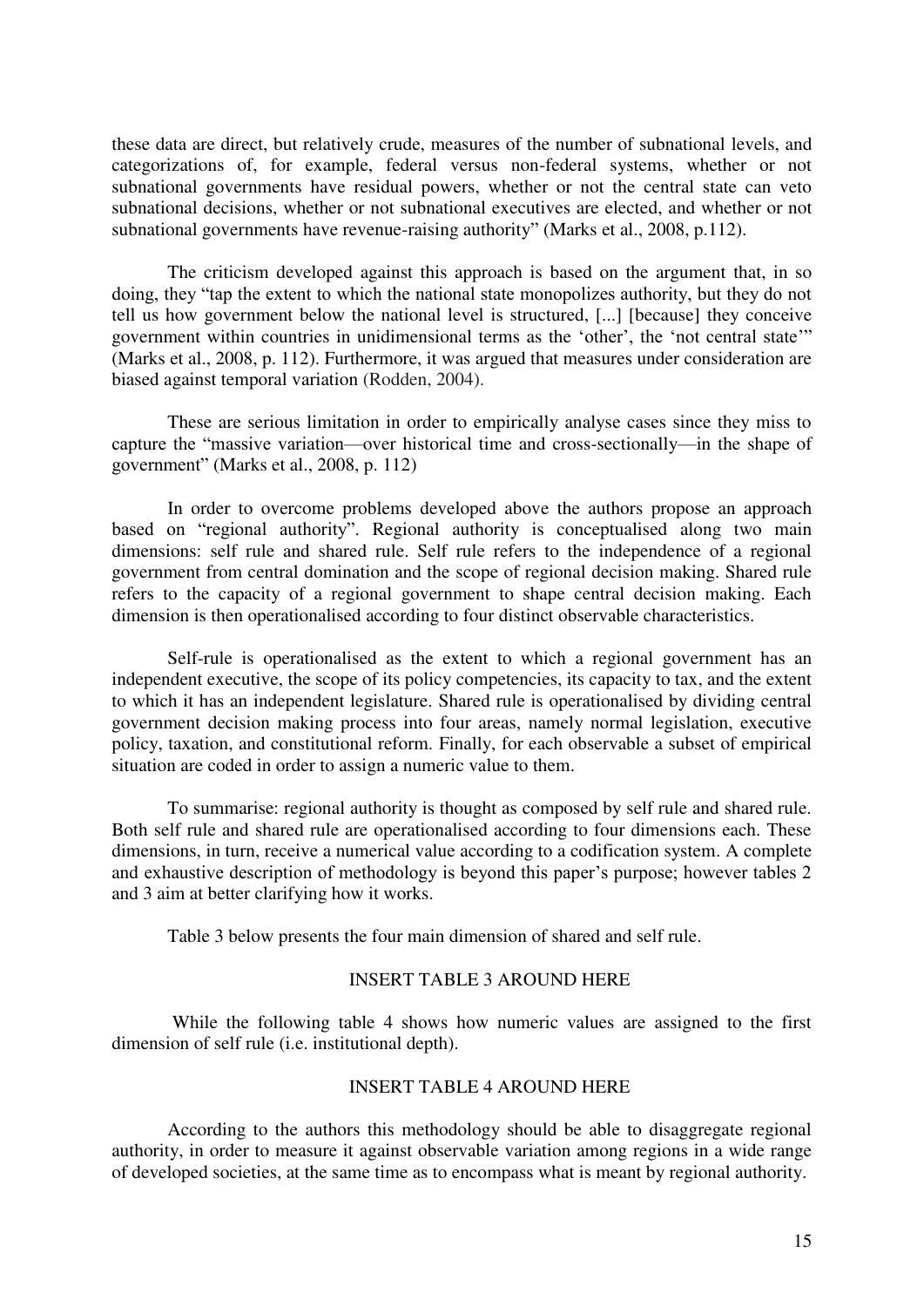In so doing, they propose a general measure of regional authority synthesising different kind of "decentralisation" measures separately considered across studies reviewed above. Moreover, that measure has also a general validity in the sense that can be used as an ordinal measure of regional authority; as an interval measure of regional authority; and as an absolute measure of institutional reform.

However, even if the approach based on regional authority, as said, propose a general perspective, it does not take into account how globalisation affect the (structure of the) national state. Indeed, the structure of the state is not only affected by an *internal*  restructuring process, but also by general trends involving (formal or informal) transfers of authority *external* forces and actors. Next section will review how this issue has been addressed in literature.

#### **6. Denationalisation, Destatisation and Internationalisation**

In addition to trends involving the internal distribution of power and competencies which have been treated above, states' transformations involve also forces and actors external to state apparatus intended in the traditional meaning. At this regard it is worth stressing that, especially under the "glocalisation"<sup>11</sup> (Robertson, 1992) process, forms (i.e. central-local balance between resources and responsibilities) and outcome of decentralisation can be influenced by actors at both national and sub-national level (Rodríguez-Pose and Gill, 2005)

In order to take into account in a general manner these phenomena Jessop (2002) individuates three main trends: denationalisation, destatisation, internationalization of policy regimes.

Denationalisation refers to the 'hollowing out' of the national state apparatus with old and new state capacities being reorganized territorially and functionally on subnational, national, supra-national, and trans-local levels. Therefore, in addition to the devolution of authority to subnational levels of government and to "the development of transnational but inter-local policy making", the concept of denationalisation encompasses the loss of formal sovereignty in favour of *supranational* bodies<sup>12</sup>.

Destatisation "is reflected in a shift from *government* to *governance* on various territorial scales and across various functional domains". Hence, destatisation consists in a generalised erosion of the central role of the state as political institutionalised actor in favour to partnership between governmental, para-governmental and non-governmental actors. As a result of this process the state is to become "first among equals" (Jessop, 2002).

 Internationalisation refers to the fact that the international context of domestic state action has extended to include a widening range of extra-territorial or transnational factors and processes; and it has also become more significant strategically for domestic policy. The key word here is "international competition". The term refers to the circumstance that pursuing this objective, pushed by neoliberal thinking, foreign agents and institutions have gained a role as source of policy ideas, policy design and implementation (Gourevitch, 1978; Doern et al., 1996).

-

 $11$  The term is used to refer to the phenomenon where globalization and localization forces act simultaneously in determining state policies and outcome.

<sup>&</sup>lt;sup>12</sup> According to the author, on the empirical side this process is clear at the EU level, but also affects NAFTA and other intergovernmental regional blocs.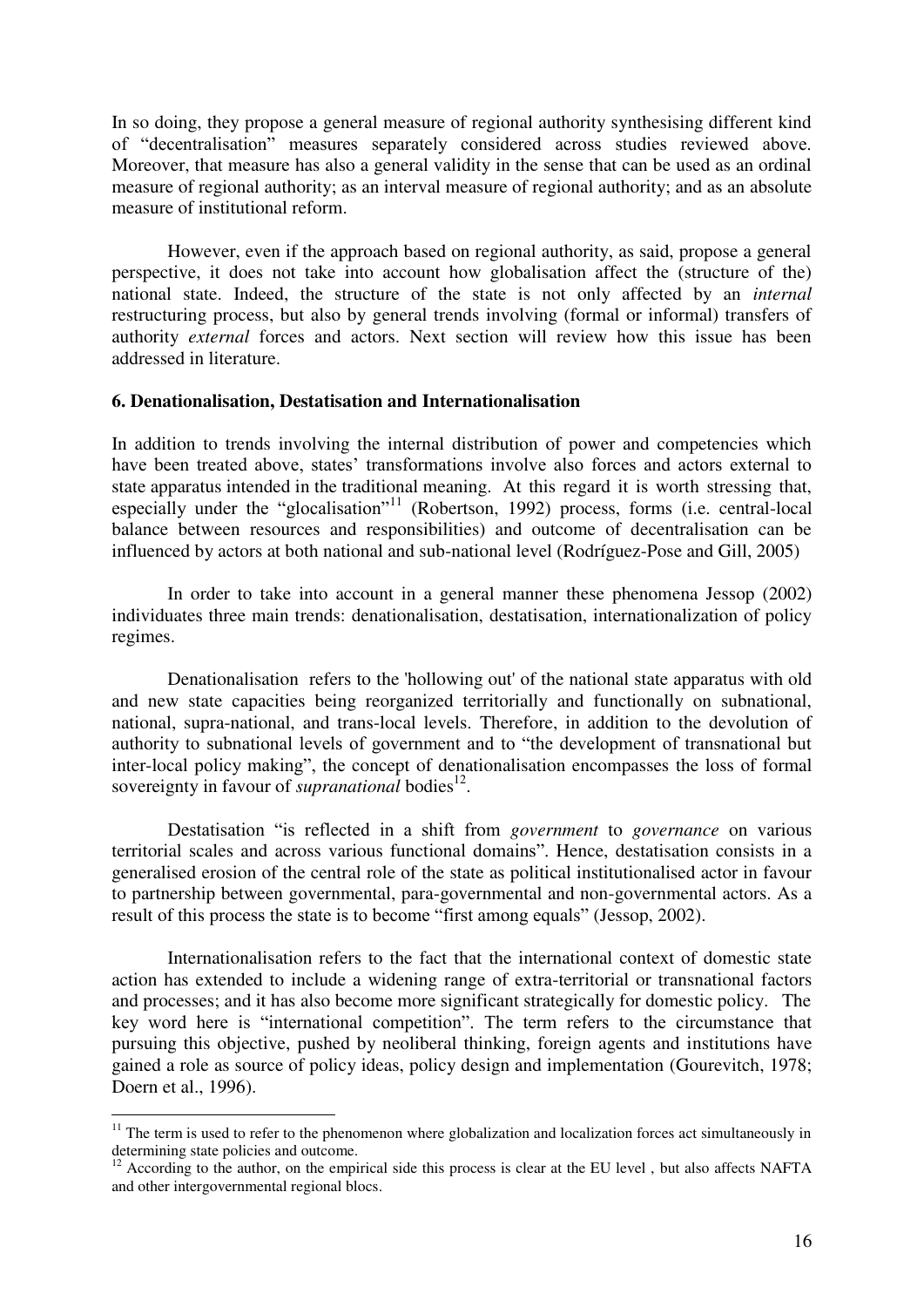Thus, the three terms together offer a general view of the phenomena of state restructuring considering both internal (to its structure and territory) and external shifts if authority. However, on the measurement side, apart from Martinez-Vazquez and Timofeev (2009, p. 91) that measure destatisation intended as "diminishing role of the state vis-à-vis the private sector" in terms of government revenue or consumption relative to GDP, this generality is not accompanied by a clear system and methodology able to give a "numerical" dynamic representation of ongoing processes which would be a powerful tool in order to develop empirical analysis in this field.

 Table 5 summarises general forms of state restructuring process treated in sections 4, 5, and 6.

#### INSERT TABLE 5 AROUND HERE

#### **7. Concluding Remark**

This paper presented a conceptual analysis of terms belonging to the semantic field of state restructuring according to a synoptic perspective and with particular attention paid to concepts expressing forms, types and extent of decentralisation.

 The analysis aimed at reviewing different terms focusing the attention both to the definitional and to the measurement moment. In particular, it moved from separately considering "types of decentralisation" towards a generalised approach aiming both at conceptualising and operationalising "regional authority" inside the internal structure of the state.

 In so doing, it has been shown that despite the huge diversity involving meanings and measures, deriving also from the multidisciplinary interest in this field, the research of a common analytical framework could be grounded on the conceptualisation and measurement of the balance of power, responsibilities, and competencies between central state and other bodies both at sub-national and international level.

 While methodological and conceptual differences focus on direction of change, degree, type, and nature of attribution involved. According to this argument, after dealing with the main issue of defining and measuring decentralisation, in the final part the discourse is further generalised in order to take into account also *external* actors linking the analysis with the analytical framework of globalisation.

The analysis confirms the persistence of a strong potential for confusion generating from the multitude of meaning attached to the term "decentralisation" and its related terms. However, having assembled (without any claim of completeness) terms together contributes to clarify and to interpret them more critically and in a more focused way. Moreover, the attention paid to the measurement side of the issue contributes also critically to interpret empirical analyses already realised in literature and, in perspective, could be a promising starting point for more focused future research.

#### **Acknowledgements**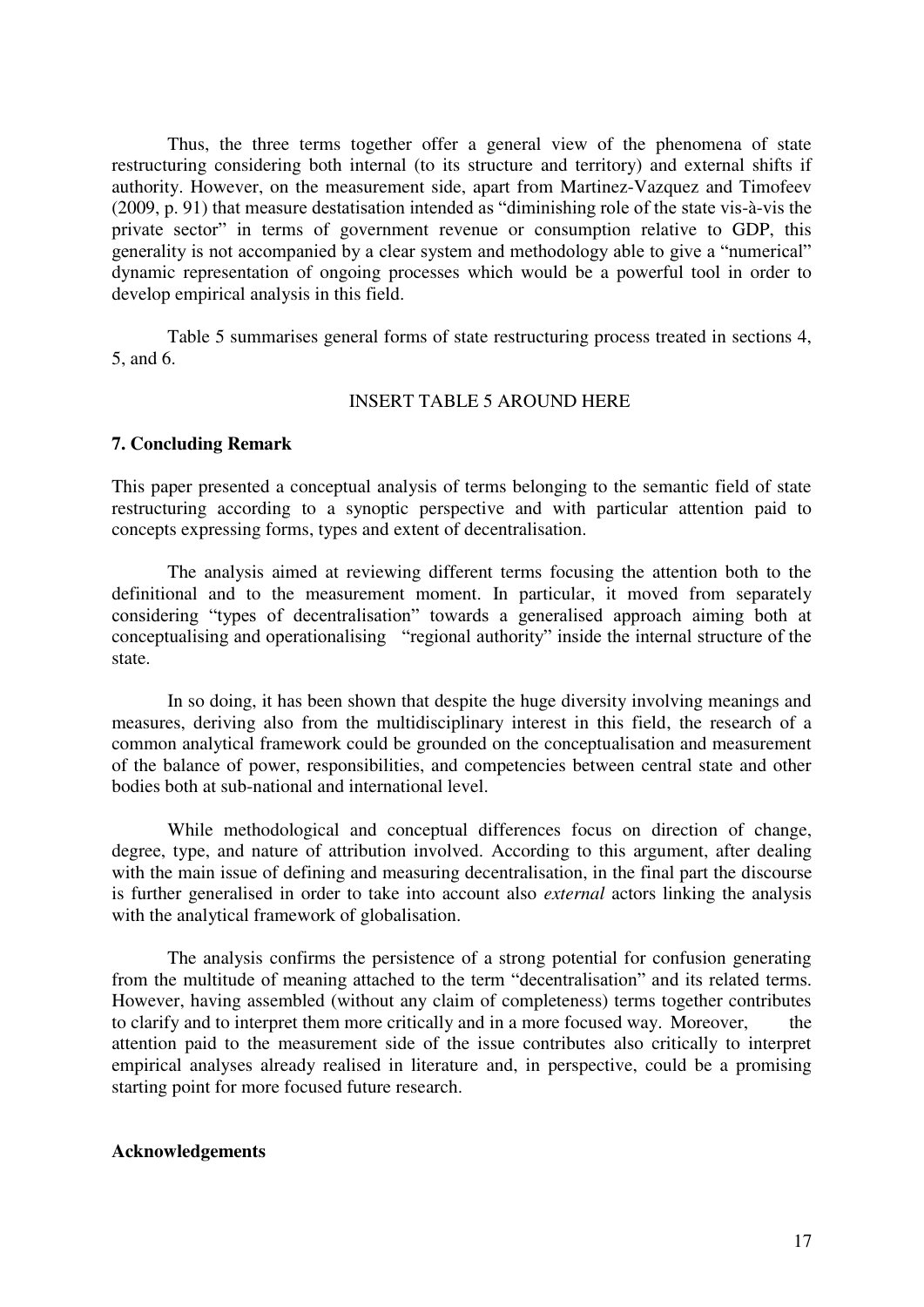This paper draws upon research undertaken as part of the UK Spatial Economics Research Centre (SERC) funded by the ESRC, Department for Business, Enterprise and Regulatory Reform, Department for Communities and Local Government and Welsh Assembly Government.

### **References**

Adelberger, K. (2001). "Federalism and Its Discontents: Fiscal and Legislative Power-Sharing in Germany, 1948-1999." Regional and Federal Studies **11**(2): 43-68.

Agrawal, A. and J. Ribot (1999). "Accountability in Decentralization: A Framework with South Asian and West African Environmental Cases." The Journal of Developing Areas **33**: 473-502.

Baretti, C., B. Huber, et al. (2000). "A Tax On Tax Revenue The Incentive Effects Of Equalizing Transfers: Evidence From Germany " CESifo Working Paper Series **No. 333**.

Baumol, W. J. (1967). "Macroeconomics of Unbalanced Growth: The Anatomy of Urban Crisis." The American Economic Review **57**( 3): 415.

Berger, S., Ed. (1983). Organizing Interests in Western Europe: Pluralism, Corporatism, and the Transformation of Politics. New York, Cambridge University Press.

Blume, L. and S. Voigt (2008). "Federalism and Decentralization A Critical Survey of Frequently Used Indicators." MAGKS Papers on Economics **Working paper No. 200821**.

Boadway, R. and F. Flatters (1982). "Efficiency and Equalization Payments in a Federal System of Government: A Synthesis and Extension of Recent Results." The Canadian Journal of Economics **15**(4): 613-633.

Boetti, L., M. Piacenza, et al. (2010). "Decentralization And Local Governments' Performance: How Does Fiscal Autonomy Affect Spending Efficiency." University of Tourin, Department Of Economics And Public Finance "G. Prato" Working Paper Series **Working paper No. 11**.

Bordignon, M., P. Manasse, et al. (1996). "Optimal Regional Redistribution Under Asymmetric Information." SSRN.

Bossert, T. (1998). "Analysing the decentralization of health systems in developing countries: decision space, innovation and performance." Social Science and Medicine **47**: 1513-27.

Brenner, N., Ed. (2004). New State Spaces: Urban Governance and the Rescaling of Statehood. Oxford, Oxford University Press.

Breton, A. and R. Wintrobe (1975). "The Equilibrium Size of a Budget-maximizing Bureau: A Note on Niskanen's Theory of Bureaucracy." Journal of Political Economy **83**(1): 195-207.

Burgess, M. and A. G. Gagnon, Eds. (1993). Comparative federalism and federation: competing traditions and future directions London, Harvester Wheatsheaf.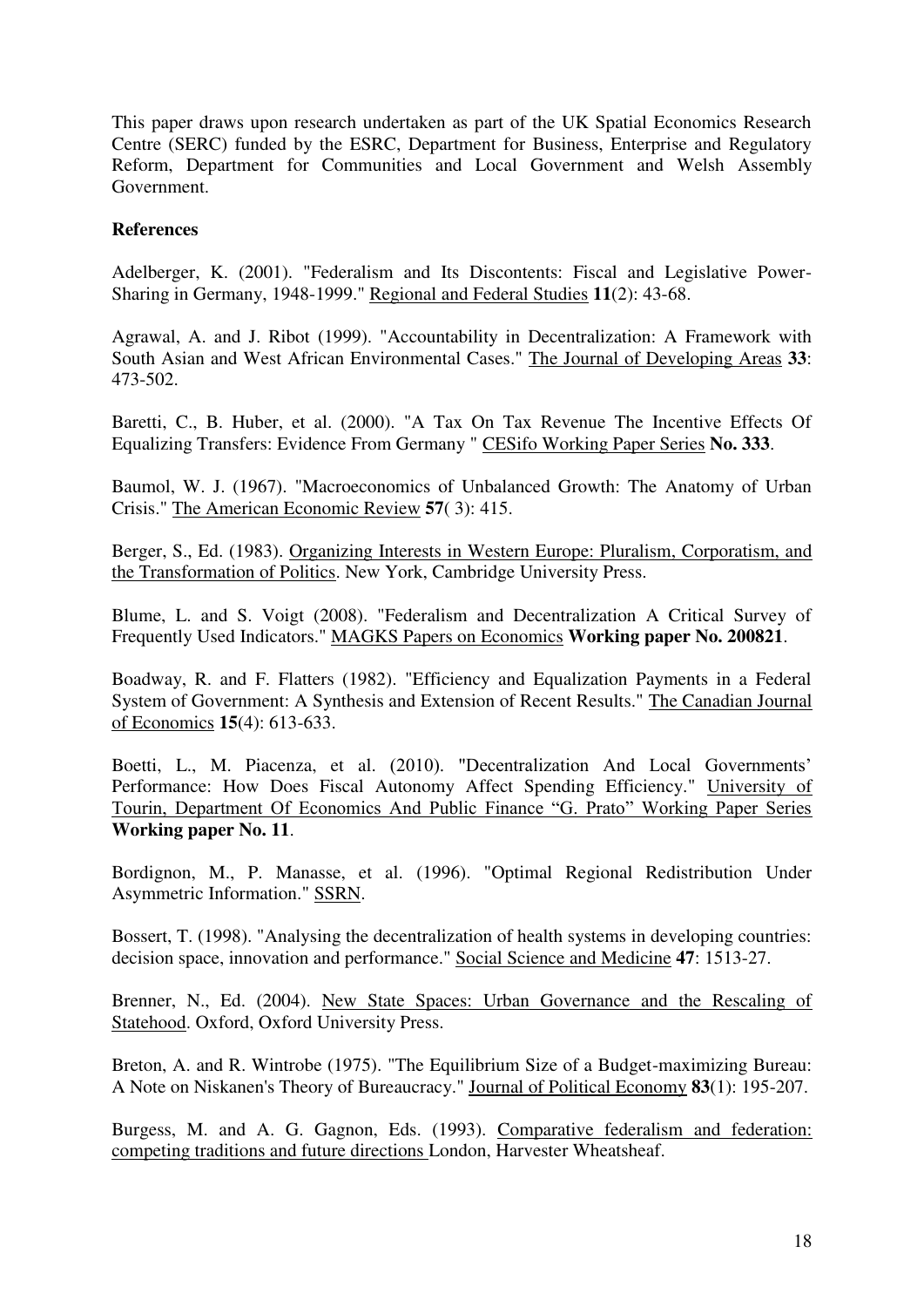Caplan, A. J., R. C. Cornes, et al. (2000). "Pure public goods and income redistribution in a federation with decentralized leadership and imperfect labor mobility." Journal of Public Economics **77**: 265-284.

Cohen, J. M. and S. B. Peterson (1996). "Methodological Issues in the Analysis of Decentralization." Cambridge: Harvard Institute for International Development **Development Discussion Paper No. 555.**

Collins, C. and A. Green (1994). "Decentralization and primary health care: some negative implications in developing countries." International Journal of Health Services **24**: 459-75.

Crook, R. and J. Manor, Eds. (1998). Democracy and Descentralisation in South Asia and West Africa. Cambridge, Cambridge University Press

Derbyshire, J. and I. Derbyshire, Eds. (1999). Political systems of the world, 3rd ed. Oxford, Helicon.

Doern, G. B., L. A. Pal, et al., Eds. (1996). Border Crossings: the Internationalization of Canadian Public Policy. Don Mills, Oxford University Press.

Drèze, J. and A. Sen (2002). "Democratic Practice and Social Inequality in India." Journal of Asian and African Studies **37**(6): 6-37.

Ebel, R. D. and S. Yilmaz (2002). "On the Measurement and Impact of Fiscal Decentralization." SSRN Working Paper **No 636092**.

Elazar, D., Ed. (1987). Exploring Federalism. Tuscaloosa, University of Alabama Press.

Elazar, D., Ed. (1994). Federal systems of the world: a handbook of federal, confederal and autonomy arrangements. London, Longman Current Affairs.

Elazar, D. (1995). "From Statism to Federalism: A Paradigm Shift." Publius **25**(2): 5-18.

Fox, J. and J. Aranda (1996). "Decentralization and Rural Development in Mexico: Community Participation in Oaxaca's Municipal Funds Program." Monograph Series 42 **San Diego: Center for U.S.-Mexico Studies, University of California at San Diego.**

Gourevitch, P. (1978). "The Second Image Reversed: the International Sources of Domestic Politics." International Organisation **32**(4): 881-912.

Harvey, D., Ed. (2005). A Brief History of Neoliberalism. Oxford, Oxford University Press.

Hooghe, L., G. Marks, et al. (2008). "Operationalizing Regional Authority: A Coding Scheme for 42 Countries, 1950-2006 " Regional and Federal Studies **18**(2&3): 123-142.

Hooghe, L., G. Marks, et al. (2008). "Patterns of Regional Authority." Regional and Federal Studies **18**(2-3): 167-181.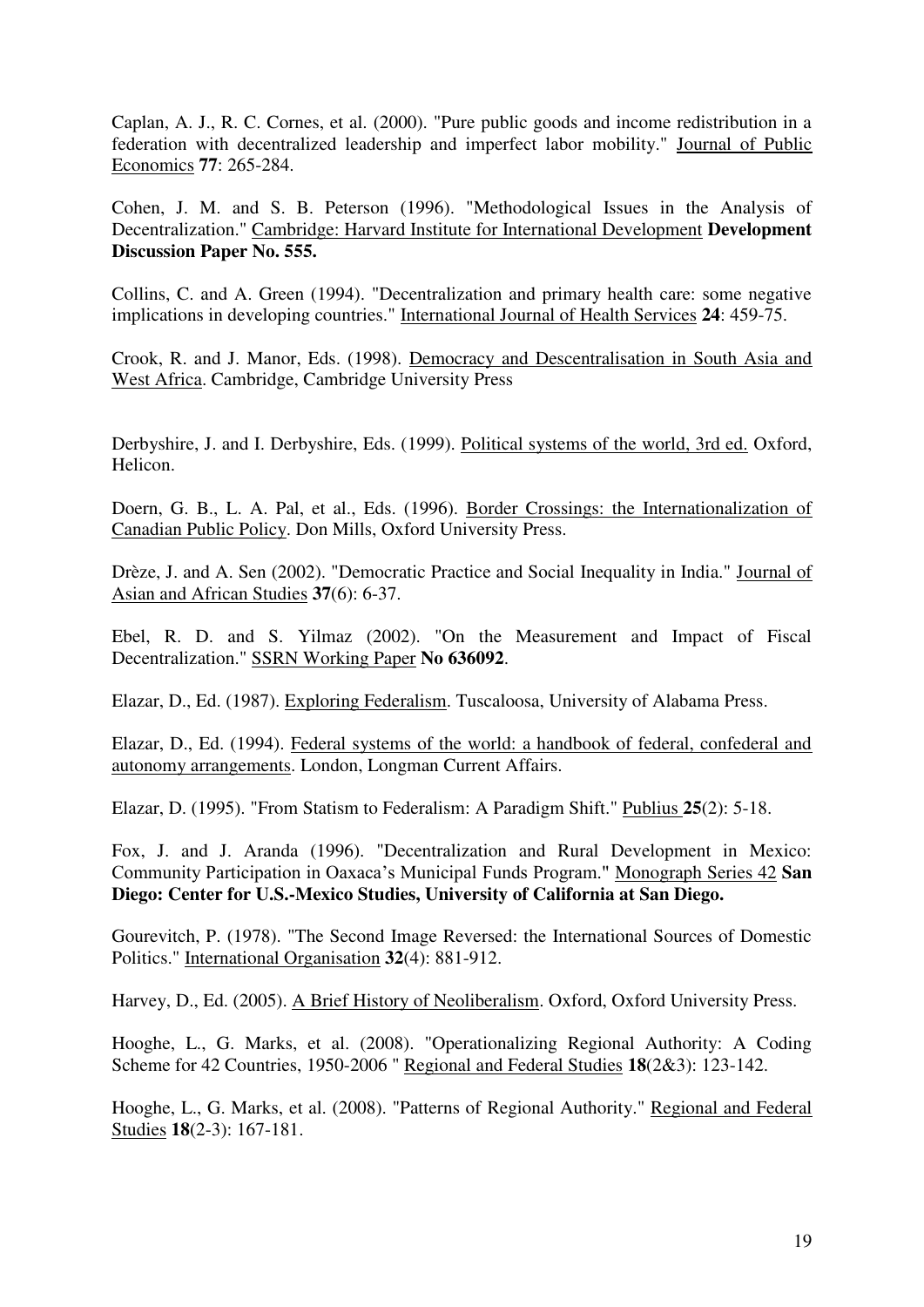Houghton, J. (2005). "Place and the implications of `the local' for sustainability: an investigation of the Ugu District Municipality in South Africa." Geoforum **36**(4): 418-428.

Jessop, B. (2002). Globalization and the National State. Rethinking the State: Miliband, Poulantzas and State Theory S. Aaronowitz and P. Bratsis. Minneapolis, University of Minnesota Press**:** 185-220.

Jessop, B. (2002). "Liberalism, Neoliberalism, and Urban Governance: A State Theoretical Perspective." Antipode **34**: 452-472.

Jones, M., M. Goodwin, et al. (2005). "State Modernization, Devolution and Economic Governance: An Introduction and Guide to Debate." Regional Studies **39**(4): 397-403.

Karanikolas, P. and S. Hatzipanteli (2010). "The Decentralization Process of Rural Development Policy in Greece." European Planning Studies 18(3): 411-434.

Kearny (1999). "Decentralization Index." **unpublished mimeo**.

Keating, M., P. Cairney, et al. (2009). "Territorial policy communities and devolution in the UK." Cambridge Journal of Regions, Economy and Society **2**: 51–66.

Keen, M. (1997). "Vertical Tax Externalities in the Theory of Fiscal Federalism." IMF Working Paper **No. 173**.

King, P. T., Ed. (1982). Federalism and Federation. London, Croom Helm.

Kornai, J. (1979). "Resource-Constrained Versus Demand-Constrained Systems." Econometrica **47**(4): 801-819.

Kornai, J., E. Maskin, et al. (2003). "Understanding the Soft Budget Constraint." Journal of Economic Literature **41**: 1095-1136.

Lakoff, G., Ed. (1987). Women, Fire, and Dangerous Things: What Categories Reveal About the Mind. Chicago: , Chicago University Press.

Litvack, J., J. Ahmad, et al. (2000). "Rethinking Decentralization at the World Bank." Washington, D.C.: The World Bank.

Lobao, L., R. Martin, et al. (2009). "Rescaling the state: new modes of institutional–territorial organization." Cambridge Journal of Regions, Economy and Society **2**: 3-12.

Lobao, L. M. and G. Hooks (2003). "Public Employment, Welfare Transfers and Economic Well-Being Across Local Populations: Does Lean and Mean Government Benefit the Masses?" Social Forces **82**: 519-556.

Lockwood, B. (1999). "Inter-regional insurance." Journal of Public Economics **72**(1): 1-37.

Loughlin, J. (2001). "'Les epereinces de devolution du Royaume-Uni'." Geoeconomie **No. 19**.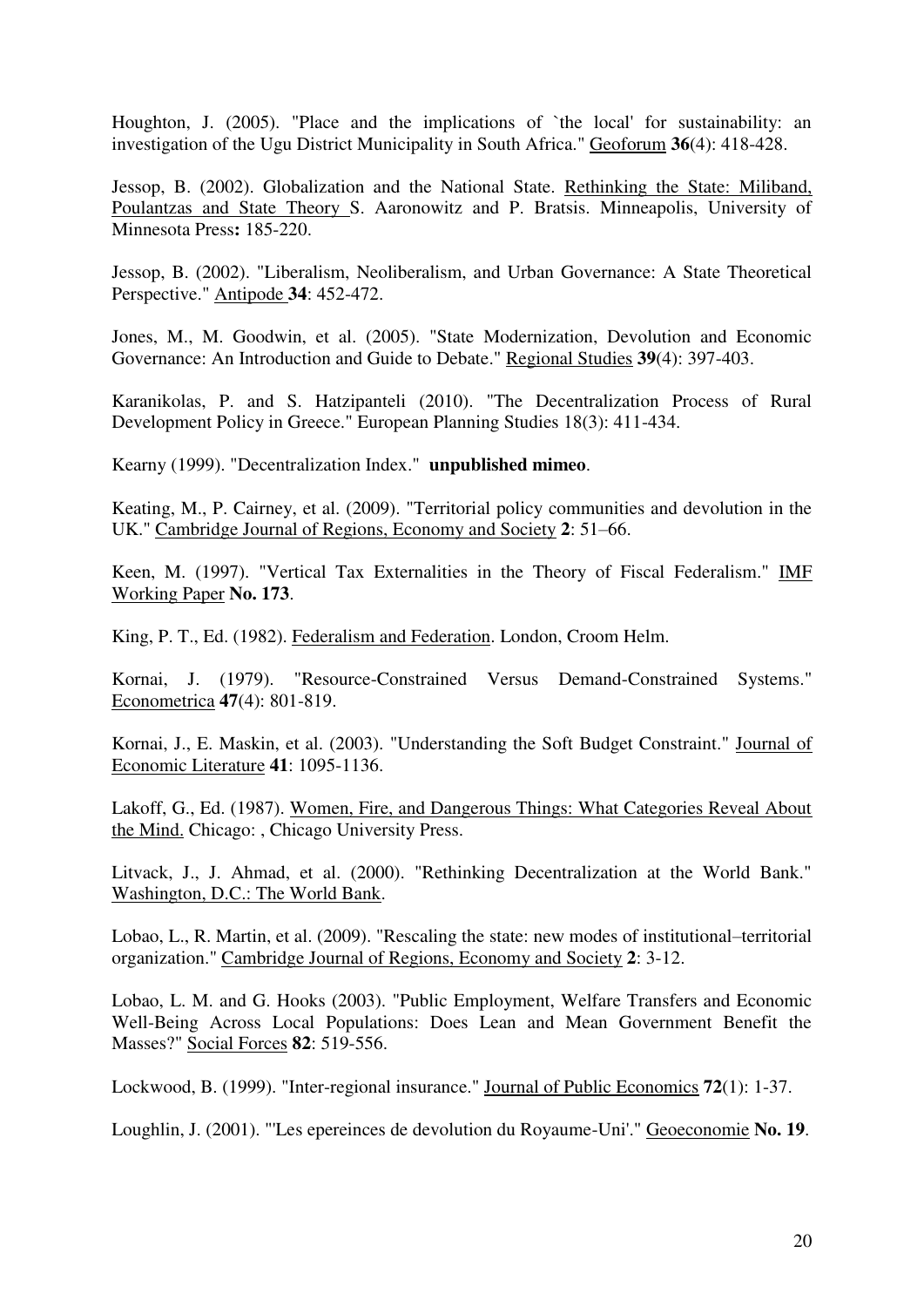Lucas, V. (2004). "Fiscal federalism and bargaining over transfers." Universidade de Brasilia, Departamento di Economia, **Texto para Discussao No 309.**

Marks, G., L. Hooghe, et al. (2008). "Measuring Regional Authority." Regional and Federal Studies **18**(2): 111-121.

Martinez-Vazquez, J. and A. Timofeev (2009). "A fiscal perspective of state rescaling." Cambridge Journal of Regions, Economy and Society **2**: 85-105.

Migué, J. L. and G. Bélanger (1971). "Toward a general theory of managerial discretion." Public Choice **17**(27-47).

Mills, A. (1994). "Decentralization and accountability in the health sector from an international perspective: what are the choices? ." Public Administration and Development **14**: 281-92.

Mintzberg, H., Ed. (1979). The structuring of organizations: a synthesis of the research. London, Prentice-Hall.

Niskanen, W. A. (1975). "Bureaucrats and Politicians." Journal of Law and Economics **18**(3): 617-643

Oates, W. E. (1999). "An essay on fiscal federalism." Journal of Economic Literature **37**: 1120-1149.

Oates, W. E. (2006). "On the Theory and Practice of Fiscal Decentralization." Institute for Federalism and Intergovernmental Relations **IFIR Working Paper No. 2006-05**.

Philip, K. (1954). "Intergovernmental Fiscal Relations." Copenhagen: Ejnar Munksgaard.

Pitlik, H., G. Schmid, et al. (2001). "Bargaining power of smaller states in Germany's Länderfinanzausgleich 1979–90." Public Choice **19**: 183–201.

Riker, W. (1975). Federalism. Handbook of Political Science. F. I. Greenstein and N. W. Polsby. **Vol 5:** pp 93-172.

Robertson (1994). "Globalisation or Glocalisation." Journal of International Communication **1**(1): 33-52.

Rodden, J. (2004). "Comparative federalism and decentralization. On meaning and measurement." Comparative Politics **36**: 481-499.

Rodden, J. A., G. S. Eskeland, et al., Eds. (2003). Fiscal Decentralization and the Challenge of Hard Budget Constraints. Cambridge, MA, MIT Press.

Rodríguez-Pose, A. and R. Ezcurra (2009). "Does decentralization matter for regional disparities? A cross-country analysis." SERC Discussion Papers **July** 

Rodríguez-Pose, A. and N. Gill (2004). "Is there a global link between regional disparities and devolution." Environment and Planning A **36**: 2097-2117.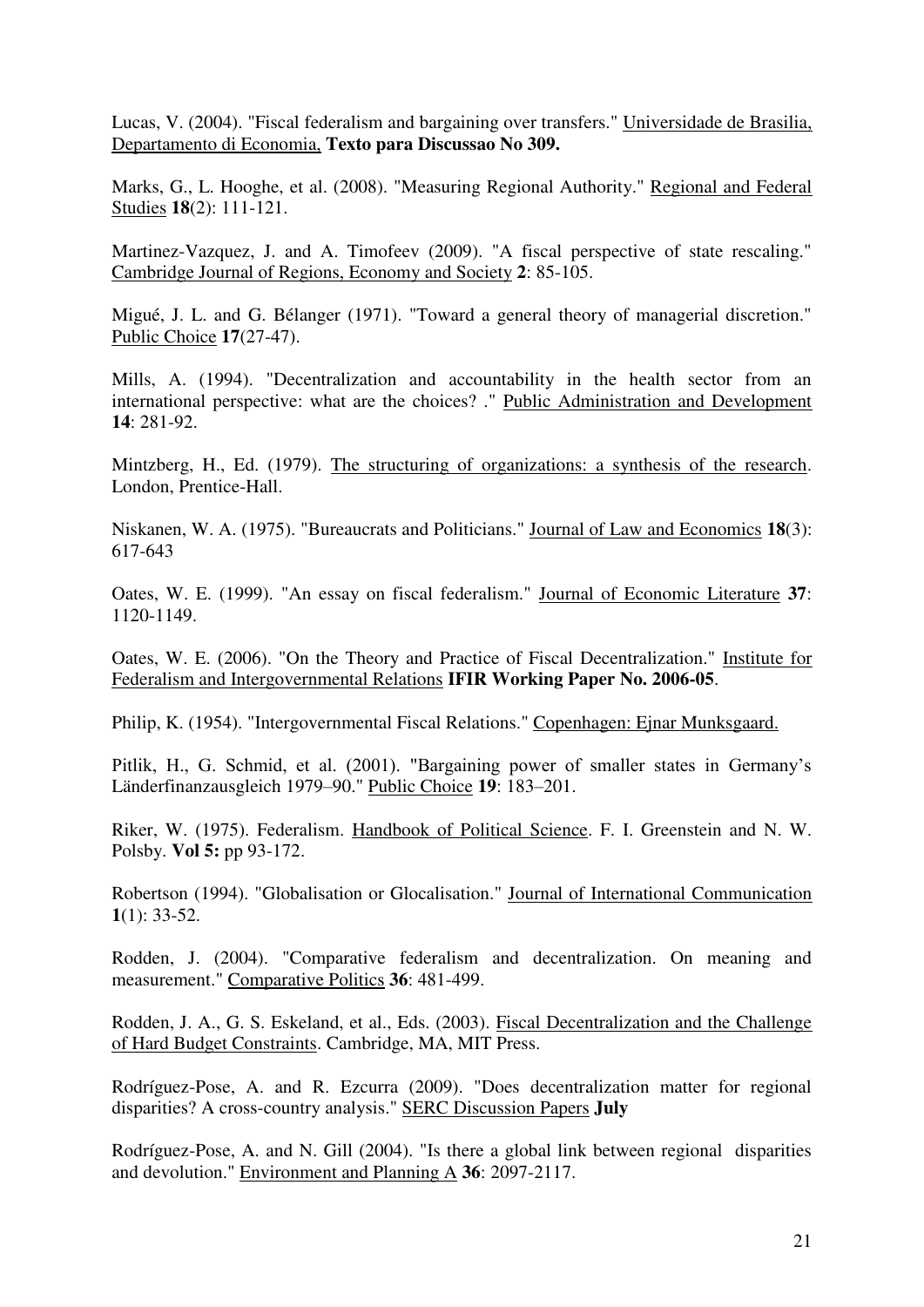Rodríguez-Pose, A. and N. Gill (2004). "Is there a global link between regional disparities and devolution?" Research Papers in Environmental and Spatial Analysis, Department of Geography & Environment, London School of Economics and Political Science. **No. 79**.

Rodríguez-Pose, A. and N. Gill (2005). "On the 'Economic Dividend' of Devolution." Regional Studies **39**(4): pp. 405-420.

Rondinelli, D. A., J. R. Nellis, et al. (1984). "Decentralization in Developing Countries: A Review of Recent Experience." World Bank **Staff Working Paper No.581**.

Rossiter, C., Ed. (1961). The Federalist Papers. New York, Mentor.

Schneider, A. (2003). "Decentralisation: Conceptualisation and Measurement." Studies in Comparative International Development **38**(3): 32-56.

Sepos, A. (2003). "EU Policy-Making in Federal States: The Case of Belgium and Germany " Cambridge, Ph. D Thesis.

Sherwood, F. P. (1969). Devolution as a problem of organization strategy. Comparative urban research. R. T. Dalan. Beverly Hills, CA, Sage.

Tiebout, C. (1956). "A pure theory of local expenditures." Journal of Political Economy **64**: 416-424.

Treisman, D. (2002). "Defining and Measuring Decentralization: A Global Perspective." Unpublished manuscript.

Watts, R. L., Ed. (1996). Comparing federal systems in the 1990s. Queen's University (Kingston, Ont.), Queen's University (Kingston, Ont.). Institute of Intergovernmental Relations.

Watts, R. L., Ed. (1999). Comparing Federal Systems, 2nd ed. Ontario, Institute of Intergovernmental Relations.

Weber, M. (1972). "Wirtschaft und Gesellschaft." Studienausgabe **Tübingen**.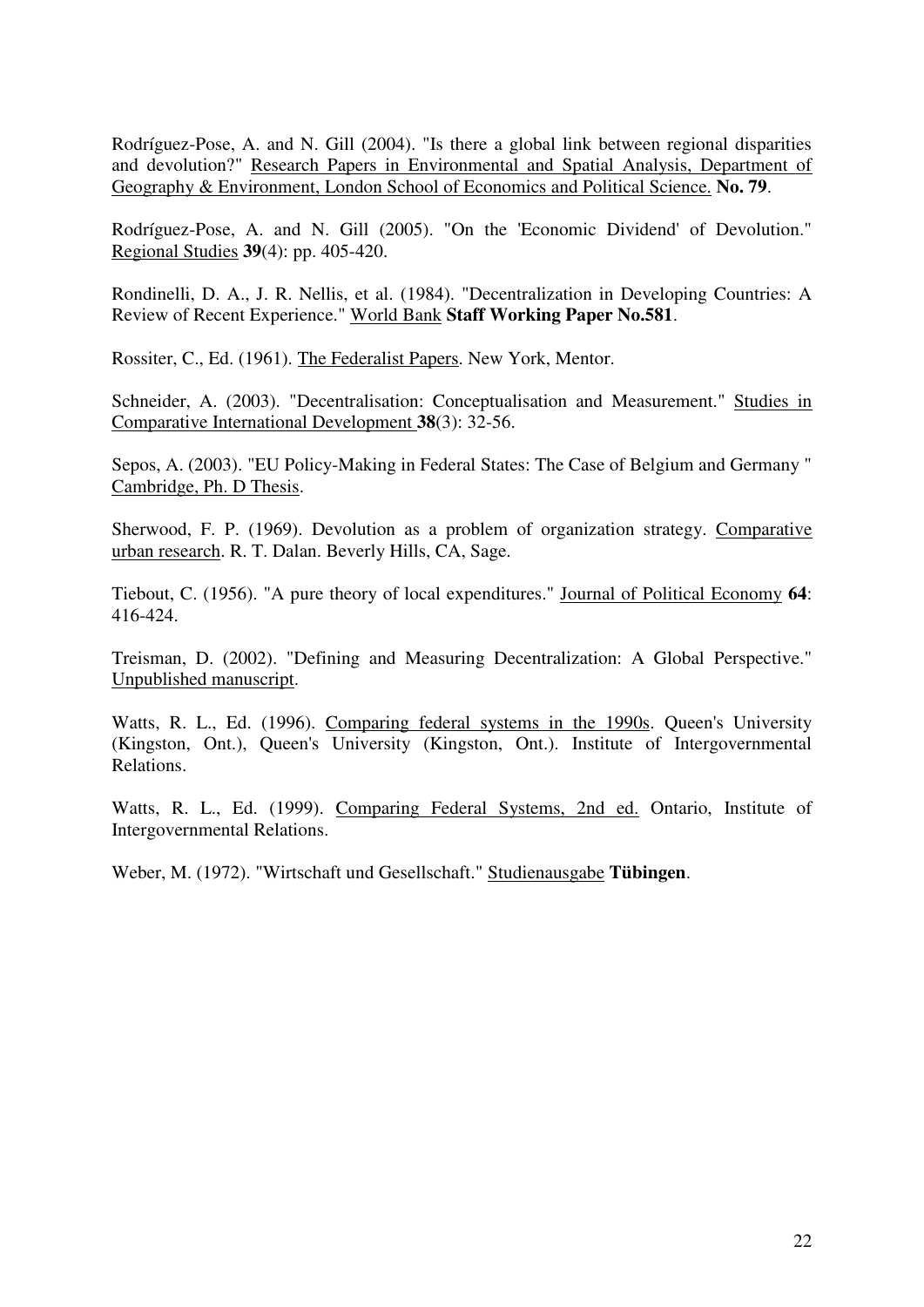# **Figures and Tables**



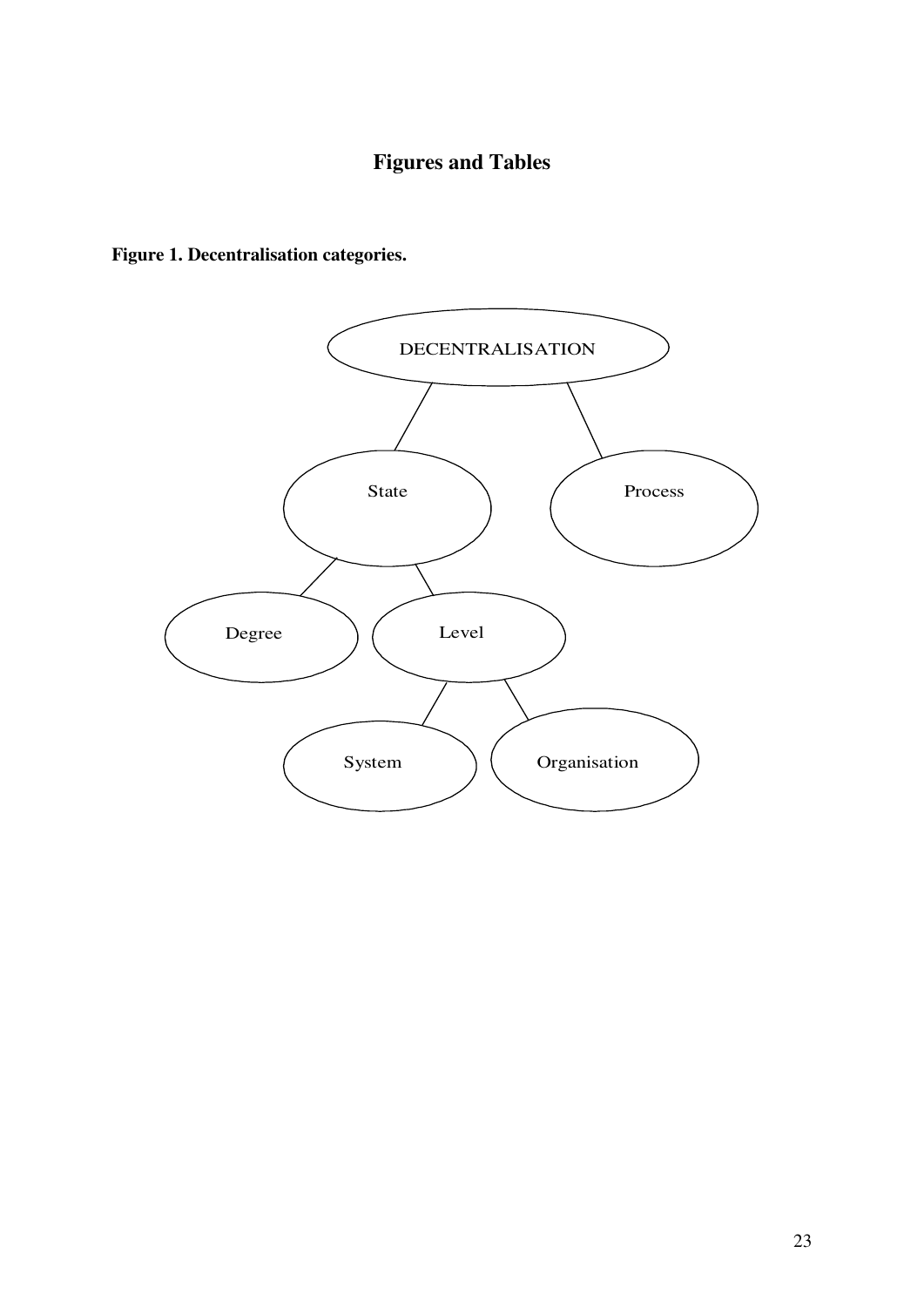| <b>Function</b>             | murators for mapping accision space. Source, auapica from Dossert, 1990,<br><b>Indicator</b> | Range of choice                     |                                 |                  |
|-----------------------------|----------------------------------------------------------------------------------------------|-------------------------------------|---------------------------------|------------------|
|                             |                                                                                              | <b>Narrow</b>                       | moderate                        | wide             |
| <b>Finance</b>              |                                                                                              |                                     |                                 |                  |
| Source of revenue           | intergovernmental transfers as                                                               |                                     |                                 |                  |
|                             | % of total local health spending                                                             | high $%$                            | $mid\%$                         | $low\%$          |
| Allocation of expenditure   | % of local spending that is explicitly earmarked                                             |                                     |                                 |                  |
|                             | by higher                                                                                    | high%                               | $mid\%$                         | $low\%$          |
| Fees                        | authorities                                                                                  | no choice or narrow range           | moderate range                  | no limits        |
| Contracts                   | range of prices local authorities are allowed to                                             |                                     |                                 |                  |
|                             | choose                                                                                       |                                     |                                 |                  |
|                             | number of models allowed                                                                     |                                     |                                 |                  |
| <b>Service organization</b> |                                                                                              |                                     |                                 |                  |
| Hospital autonomy           | choice of range of autonomy for hospitals                                                    |                                     |                                 |                  |
| Insurance plans             | choice of how to design insurance plans                                                      | defined by low or higher authority  | several models for local choice | no limits        |
| Payment mechanisms          | choice of how providers will be paid                                                         |                                     |                                 |                  |
|                             | (incentives and non-salaried)                                                                | rigid norms                         | flexible norms                  |                  |
| Required programs           | specificity of norms for local programs                                                      |                                     |                                 | few or no norms  |
| <b>Human resources</b>      |                                                                                              |                                     |                                 |                  |
| <b>Salaries</b>             | choice of salary range                                                                       | defined by low or higher authority  | moderate salary range defined   | no limits        |
| Contract                    | contracting non-permanent staff                                                              | none or defined by higher authority | several model for local choice  | no limits        |
| Civil service               | hiring and firing permanent staff                                                            | national civil service              | local civil service             | no civil service |
| <b>Access rules</b>         |                                                                                              |                                     |                                 |                  |
| Targeting                   | defining priority populations                                                                | law or defined by higher authority  | several model for local choice  | no limits        |
| <b>Governance rules</b>     |                                                                                              |                                     |                                 |                  |
| Facility boards             | size and composition of boards                                                               |                                     |                                 |                  |
| District offices            | size and composition of local offices                                                        | law or defined by higher authority  | several model for local choice  | no limits        |
| Community participation     | size, number, composition, and role of                                                       |                                     |                                 |                  |
|                             | community participation                                                                      |                                     |                                 |                  |

#### **Table 1 – Indicators for mapping decision space. Source: adapted from Bossert, 1998)**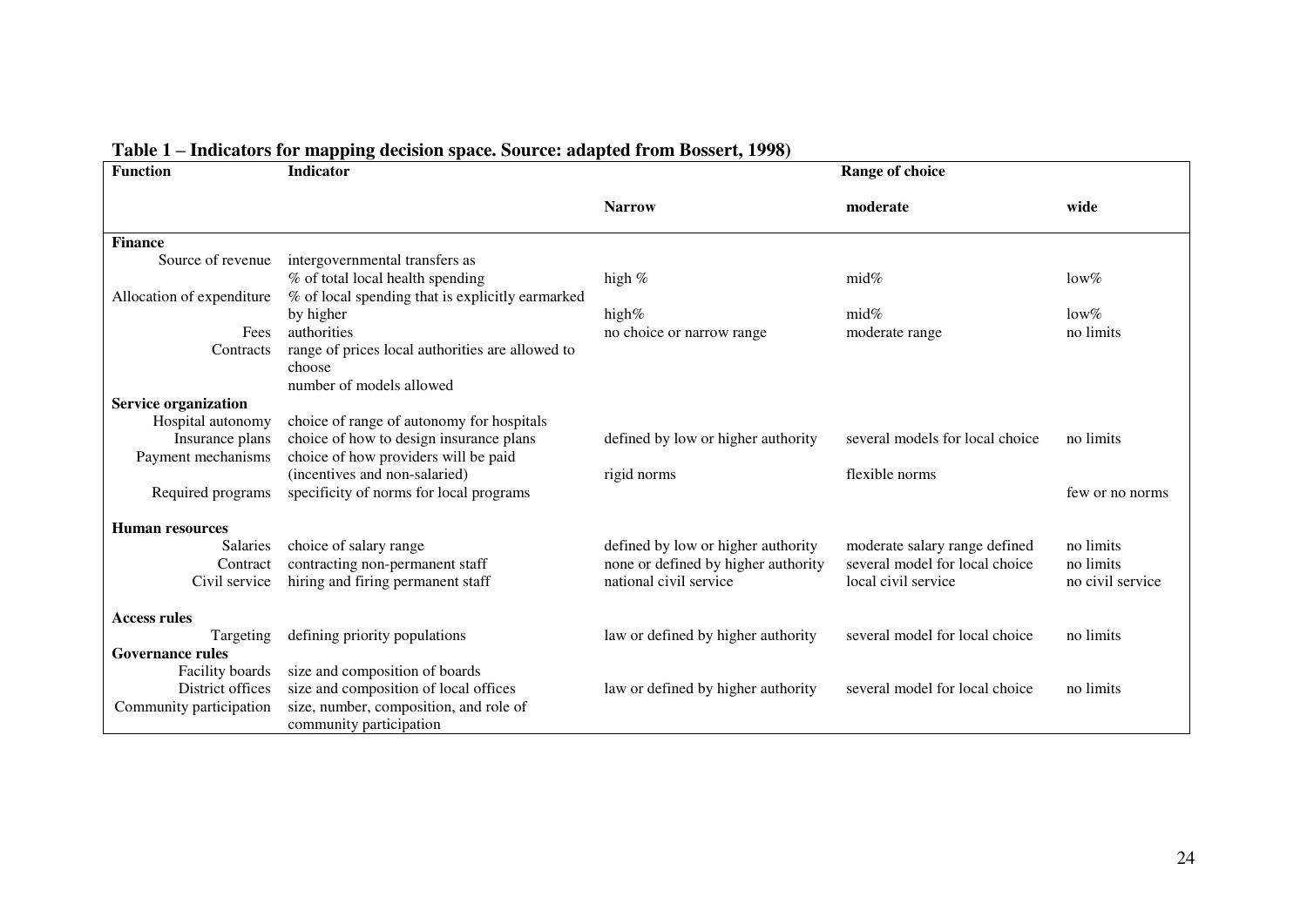| <i>chth ambathon</i> toned<br>ns and measures, source, auenor s'resear<br><b>Decentralisation</b> |                                                                                                                                                                                                  |                                                                                                                                                                                                                                                                                                                                                              |                                                                                                                                   |                                                                                                                                                                                                                                                               |                                                                                                                                                                                        |                                                                                                                                                                                |  |  |
|---------------------------------------------------------------------------------------------------|--------------------------------------------------------------------------------------------------------------------------------------------------------------------------------------------------|--------------------------------------------------------------------------------------------------------------------------------------------------------------------------------------------------------------------------------------------------------------------------------------------------------------------------------------------------------------|-----------------------------------------------------------------------------------------------------------------------------------|---------------------------------------------------------------------------------------------------------------------------------------------------------------------------------------------------------------------------------------------------------------|----------------------------------------------------------------------------------------------------------------------------------------------------------------------------------------|--------------------------------------------------------------------------------------------------------------------------------------------------------------------------------|--|--|
|                                                                                                   | refers to a central government that disperses responsibilities for a policy to its field offices in a political-administrative and territorial hierarchy                                         |                                                                                                                                                                                                                                                                                                                                                              |                                                                                                                                   |                                                                                                                                                                                                                                                               |                                                                                                                                                                                        |                                                                                                                                                                                |  |  |
| <b>Fiscal</b>                                                                                     |                                                                                                                                                                                                  | <b>Political</b>                                                                                                                                                                                                                                                                                                                                             | Administrative                                                                                                                    | Deconcentration                                                                                                                                                                                                                                               | <b>Delegation</b>                                                                                                                                                                      | <b>Devolution</b>                                                                                                                                                              |  |  |
| <b>Definition</b>                                                                                 | how much<br>refers<br>$\mathfrak{c}$<br>central<br>governments<br>cede fiscal impact to<br>non-central government<br>entities                                                                    | refers to the degree to<br>which<br>central<br>government allow non-<br>central<br>government<br>entities to undertake the<br>political functions of<br>governance; degree to<br>which political actors<br>and<br>issues<br>are<br>significant at the local<br>level and are at least<br>partially<br>independent<br>from those<br>at the<br>national level. | <i>refers to</i> how much<br>autonomy<br>non-<br>central government<br>entities<br>posses<br>relative<br>to<br>central<br>control | refers to a central<br>that<br>government<br>disperses<br>responsibility for a<br>policy to its field<br>offices; powers are<br>transferred to lower-<br>level actors who are<br>accountable to their remain accountable<br>superiors<br>in<br>a<br>hierarchy | transfer of policy<br>responsibility<br>to<br>local government or<br>semiautonomous<br>organizations<br>that<br>are not controlled by<br>the<br>central<br>but<br>government<br>to it. | the<br>central<br>government<br>allows<br>quasi-<br>autonomous<br>local units of<br>government to<br>exercise power<br>and<br>control<br>the<br>over<br>transferred<br>policy. |  |  |
| <b>Measurement</b>                                                                                | modified<br>(simple)<br><sub>or</sub><br>measures of) ratio of<br>subnational government<br>spending/revenue<br>to<br>general<br>government<br>datum                                             | existence of elections at<br>the municipal level or at<br>the state/provincial level                                                                                                                                                                                                                                                                         | percentage of local<br>revenue from taxes;<br>percentage of total<br>grants and revenue<br>not accounted by<br>transfer           | measured                                                                                                                                                                                                                                                      | Forms of administrative decentralisation not individually                                                                                                                              |                                                                                                                                                                                |  |  |
| <b>Main references</b>                                                                            | Oates (1972); Zhang and<br>Zou $(1998)$ ;<br>Davoodi<br>Zou<br>and<br>(1998);<br>Schneider<br>(2003);<br>(Rodríguez-Pose<br>and<br>Ezcurra 2009) Martinez-<br>Vazquez and Timofeev<br>$(2009)$ : | Schneider (2003)                                                                                                                                                                                                                                                                                                                                             | Schneider (2003)                                                                                                                  | Schneider (2003); Rondinelli (1983)                                                                                                                                                                                                                           |                                                                                                                                                                                        |                                                                                                                                                                                |  |  |

**Table 2 - Decentralisation concepts and measures. Source: author's research.**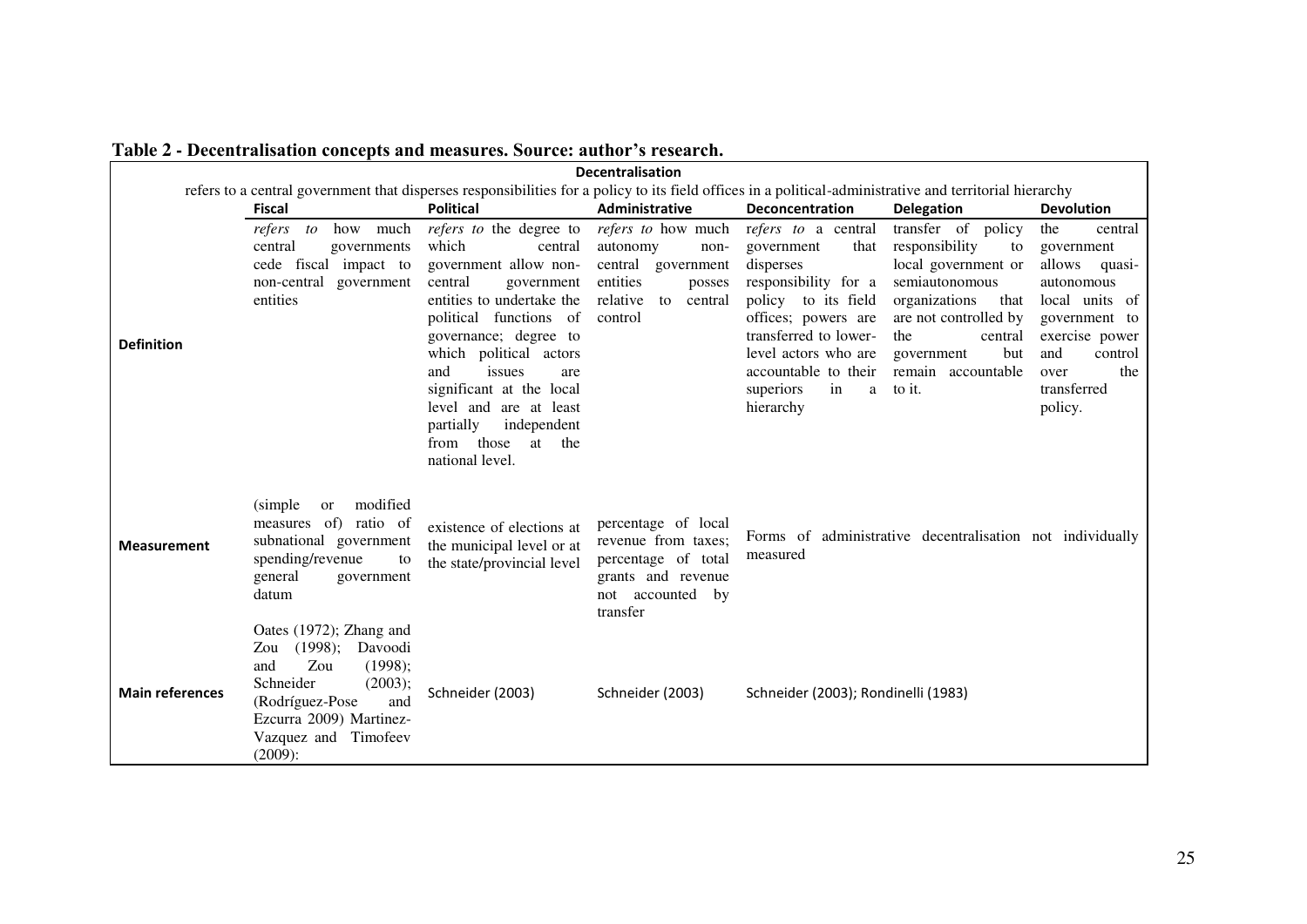|                                                    | – Бинсиябия от кедронат Айтногну                 |         |  |  |  |
|----------------------------------------------------|--------------------------------------------------|---------|--|--|--|
| The authority exercised by a regional<br>Self-rule |                                                  |         |  |  |  |
|                                                    | government over those who live in its territory  |         |  |  |  |
| institutional depth                                | the extent to which a regional government        | $0 - 3$ |  |  |  |
|                                                    | autonomous rather than deconcentrated.           |         |  |  |  |
|                                                    |                                                  |         |  |  |  |
| policy scope                                       | the range of policies for which a regional       | $0 - 4$ |  |  |  |
|                                                    | government is responsible.                       |         |  |  |  |
|                                                    |                                                  |         |  |  |  |
| fiscal autonomy                                    | the extent to which a regional government can    | $0 - 4$ |  |  |  |
|                                                    | independently tax its population.                |         |  |  |  |
|                                                    |                                                  |         |  |  |  |
|                                                    |                                                  | $0 - 4$ |  |  |  |
| representation                                     | the extent to which a regional government is     |         |  |  |  |
|                                                    | endowed with an independent legislature and      |         |  |  |  |
|                                                    | executive                                        |         |  |  |  |
| <b>Shared rule</b>                                 | Authority exercised by a regional government     |         |  |  |  |
|                                                    | pr its representative in the country as a whole  |         |  |  |  |
| law making                                         | the extent to which regional representatives co- | $0 - 2$ |  |  |  |
|                                                    | determine national legislation.                  |         |  |  |  |
|                                                    |                                                  |         |  |  |  |
| executive control                                  | the extent to which a regional government co-    | $0 - 2$ |  |  |  |
|                                                    | determines national policy in intergovernmental  |         |  |  |  |
|                                                    | meetings.                                        |         |  |  |  |
|                                                    |                                                  |         |  |  |  |
| fiscal control                                     | the extent to which regional representatives co- | $0 - 2$ |  |  |  |
|                                                    | determine the distribution of national tax       |         |  |  |  |
|                                                    |                                                  |         |  |  |  |
|                                                    | revenues.                                        | $0 - 3$ |  |  |  |
|                                                    |                                                  |         |  |  |  |
| constitutional reform                              | the extent to which regional representatives co- |         |  |  |  |
|                                                    | determine constitutional change.                 |         |  |  |  |
| Source: adapted from (Hooghe, Marks et al. 2008)   |                                                  |         |  |  |  |

**Table 3 – Dimensions of Regional Authority**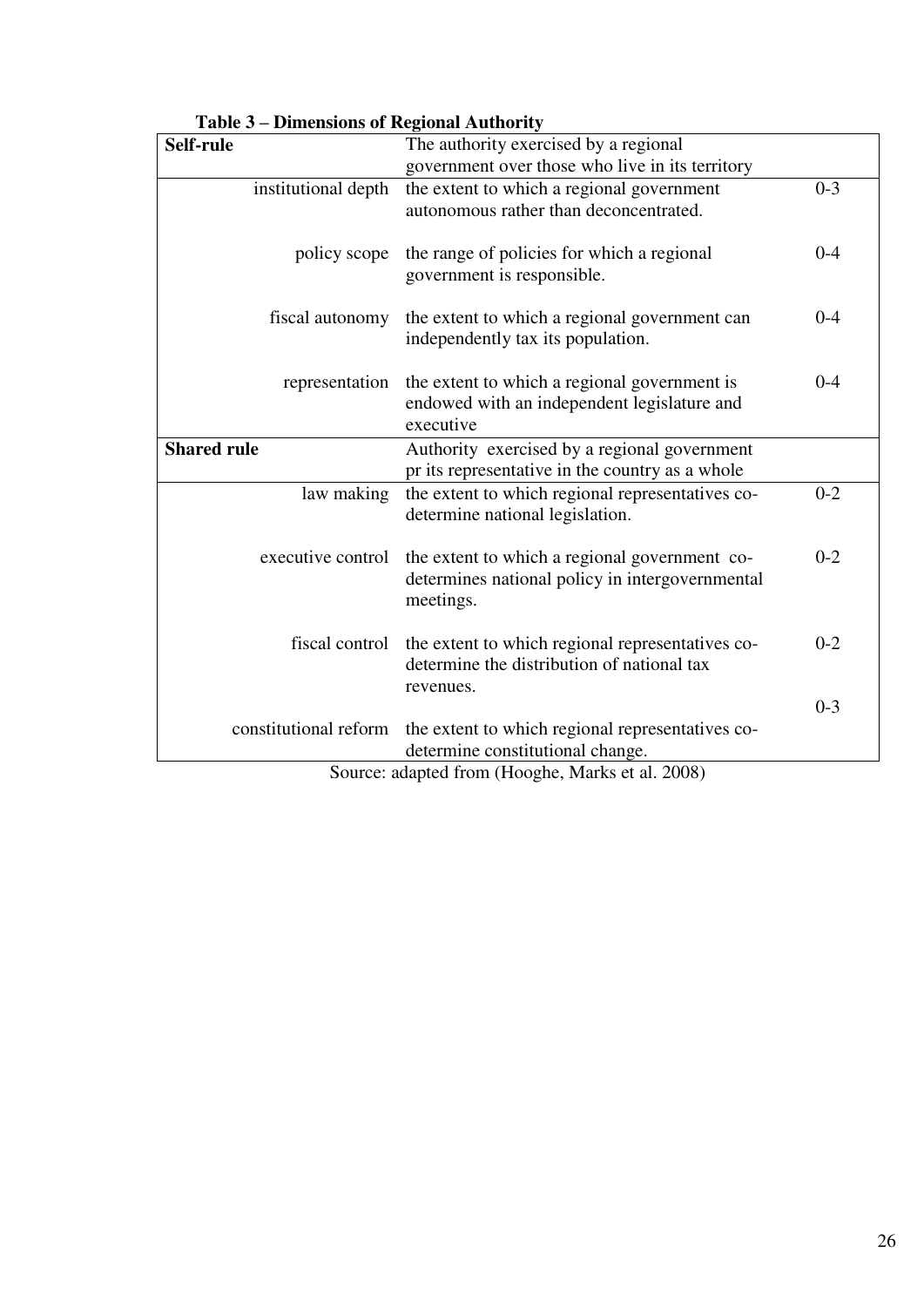# **Table 4 – Institutional depth coding scheme**

# **Institutional depth**

**0:** no functioning general-purpose administration at the regional level:

**1:** a deconcentrated, general purpose, administration;

**2:** a non-deconcentrated general purpose, administration subject to central government veto;

**3:** a non-deconcentrated general purpose, administration *not* subject to central government veto;

Source: adapted from (Hooghe, Marks et al. 2008)